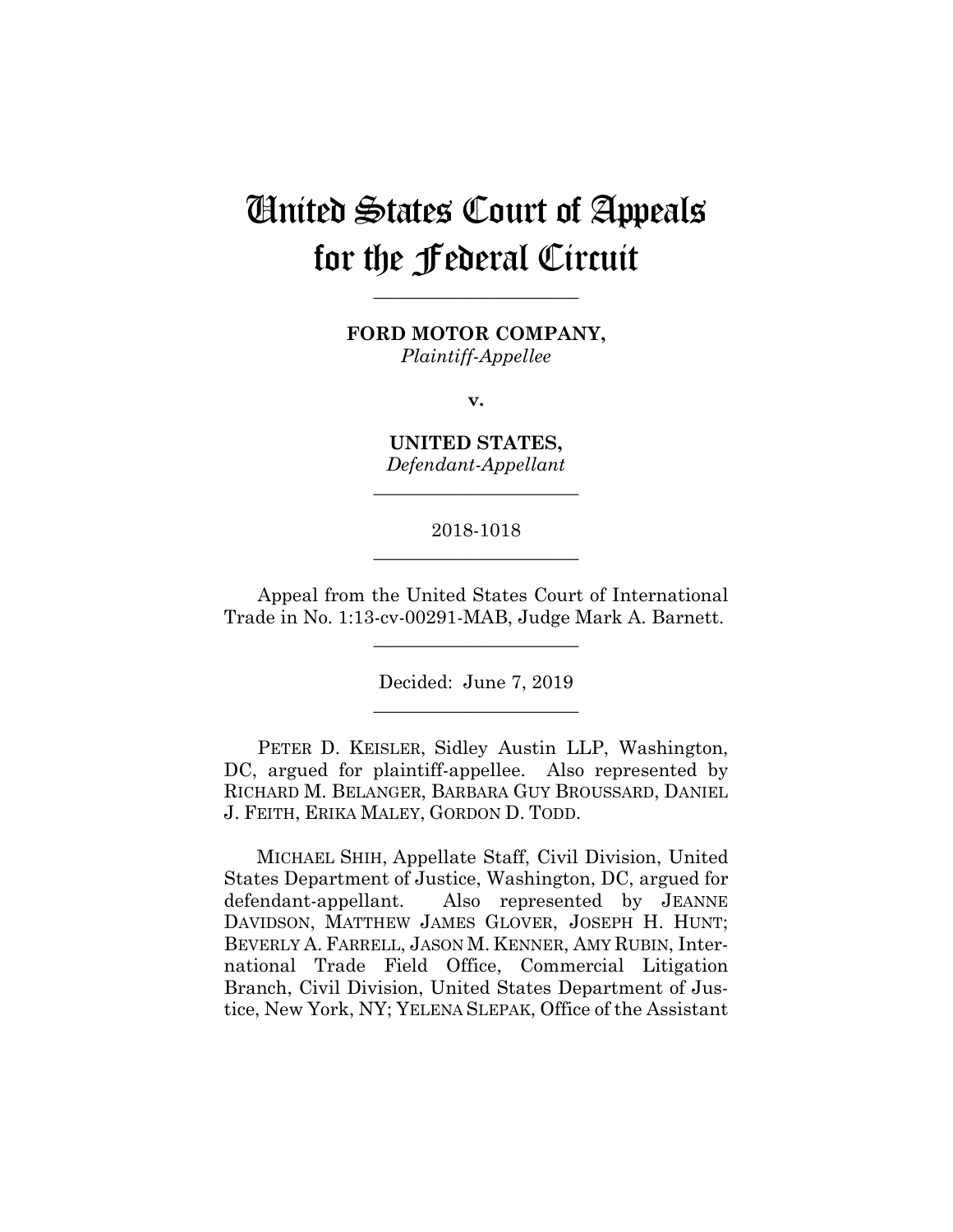Chief Counsel, United States Bureau of Customs and Border Protection, United States Department of Homeland Security, New York, NY.

Before DYK, WALLACH, and HUGHES, *Circuit Judges.*

 $\mathcal{L}_\text{max}$  and  $\mathcal{L}_\text{max}$  and  $\mathcal{L}_\text{max}$  and  $\mathcal{L}_\text{max}$ 

## WALLACH, *Circuit Judge.*

Appellee Ford Motor Company ("Ford") sued Appellant United States ("the Government") in the U.S. Court of International Trade ("CIT"), challenging U.S. Customs and Border Protection's ("Customs") classification of its model year ("MY") 2012 Transit Connect 6/71 vehicles under Harmonized Tariff Schedule of the United States ("HTSUS")2 Subheading 8704.31.00, which bears a duty rate of 25% *ad valorem*. Ford and the Government filed cross-motions for summary judgment, with Ford contending that its subject merchandise is properly classified under HTSUS Subheading 8703.23.00, which bears a lower duty rate of 2.5% *ad valorem*. The CIT denied the Government's Cross-Motion and granted Ford's Cross-Motion, thereby holding that Ford's proposed classification under HTSUS Subheading 8703.23.00 is correct. *Ford Motor Co. v. United States*, 254 F. Supp. 3d 1297, 1333 (Ct. Int'l Trade 2017); *see* J.A. 75– 76 (Judgment).

The Government appeals. We have jurisdiction pursuant to 28 U.S.C. § 1295(a)(5) (2012). We reverse.

<sup>&</sup>lt;sup>1</sup> Transit Connect 6/7 refers to certain vehicles made by Ford from the Transit Connect model line with vehicle identification numbers ("VIN") containing "either a [number] 6 or 7 in the sixth digit." J.A. 5540.

<sup>&</sup>quot;All citations to the HTSUS refer to the 20[11] version, as determined by the date of importation of the merchandise." *LeMans Corp. v. United States*, 660 F.3d 1311, 1314 n.2 (Fed. Cir. 2011).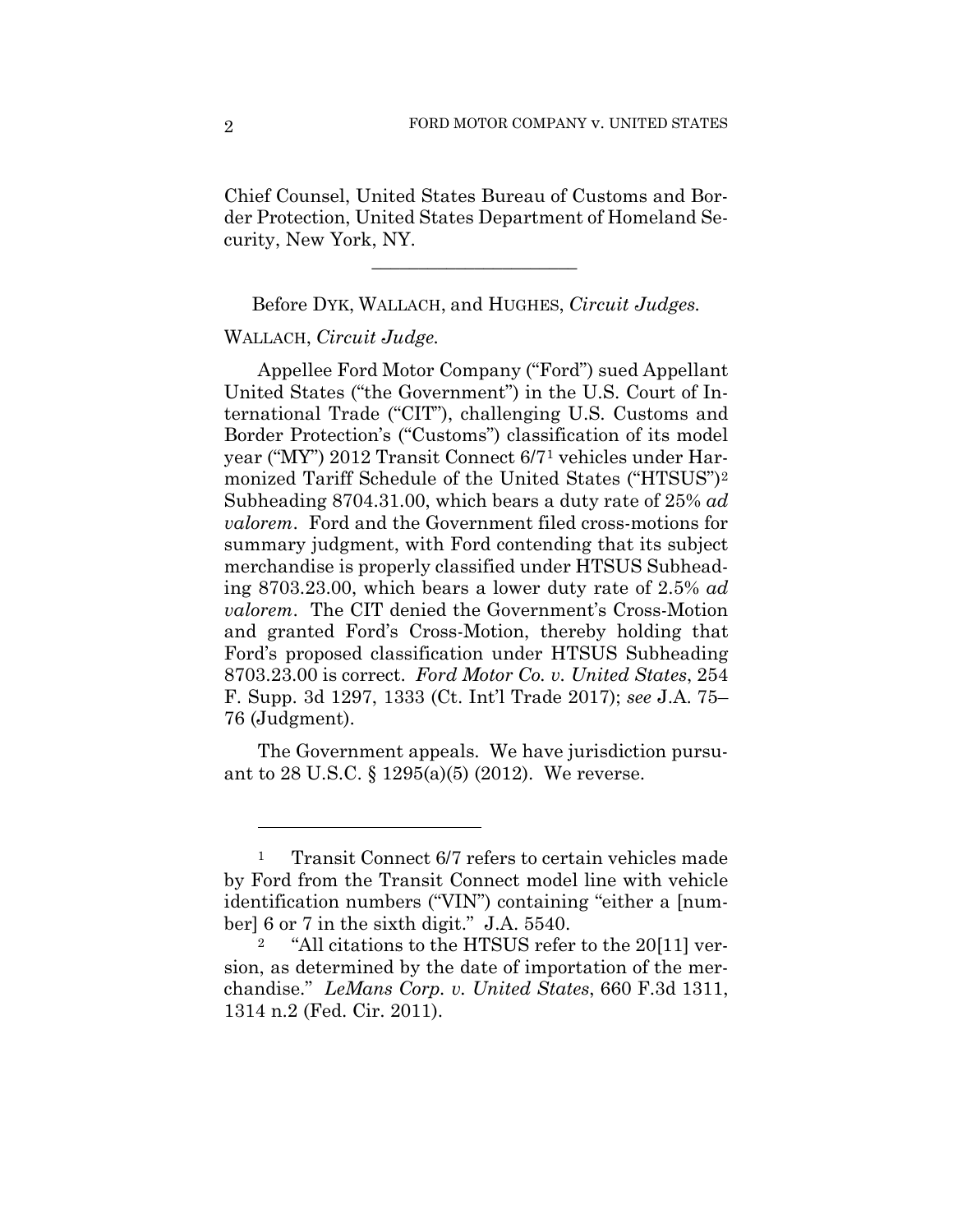## **BACKGROUND**

## I. The Subject Merchandise

This appeal involves a single entry of subject merchandise, "which entered at the Port of Baltimore on December 26, 2011." *Ford*, 254 F. Supp. 3d at 1303 (citation omitted).3 Ford originally began importing its line of Transit Connect 6/7s into the United States in 2009. *Id.* at 1302. Ford also produces a similar vehicle called the Transit Connect 9. *See id.* at 1304 n.13.4 Ford based the design of both types of Transit Connect vehicles on its then-existing European V227 line of vehicles and imported the Transit Connects from its factory in Turkey. *See id.* at 1305. Specifically, "Ford's European V227 line included" (1) "the double-cab-in-van (DCIV)" and (2) "the Cargo Van." *Id.* (internal quotation marks and citations omitted). "Ford based the subject merchandise on its European V227 DCIV, not its Cargo Van." *Id.* (citations omitted).

Before importation into the United States, Ford avers that it "modified the European V227 DCIV to comply with all relevant U.S. safety standards," including the Federal Motor Vehicle Safety Standards ("FMVSS"). *Id.* (citations omitted). For instance, Ford redesigned the second row of seats' underbody support structure; added side-impact beams and foam blocks for protection; and changed the vehicle's lighting, labels, and turn signals. *Id.* at 1306. Moreover, "Ford designed the Transit Connect on the Ford Focus

<sup>3</sup> Because the parties do not dispute the material facts, we cite to the CIT's recitation of the facts for ease of reference. *See Ford*, 254 F. Supp. 3d at 1302–14.

<sup>4</sup> Like the Transit Connect 6/7s, the "Transit Connect 9s contain the number 9 in the sixth digit of the VIN." *Ford*, 254 F. Supp. 3d at 1304 n.13 (citations omitted). The Transit Connect 9s "are imported with a three-passenger second row seat." *Id.* (citation omitted).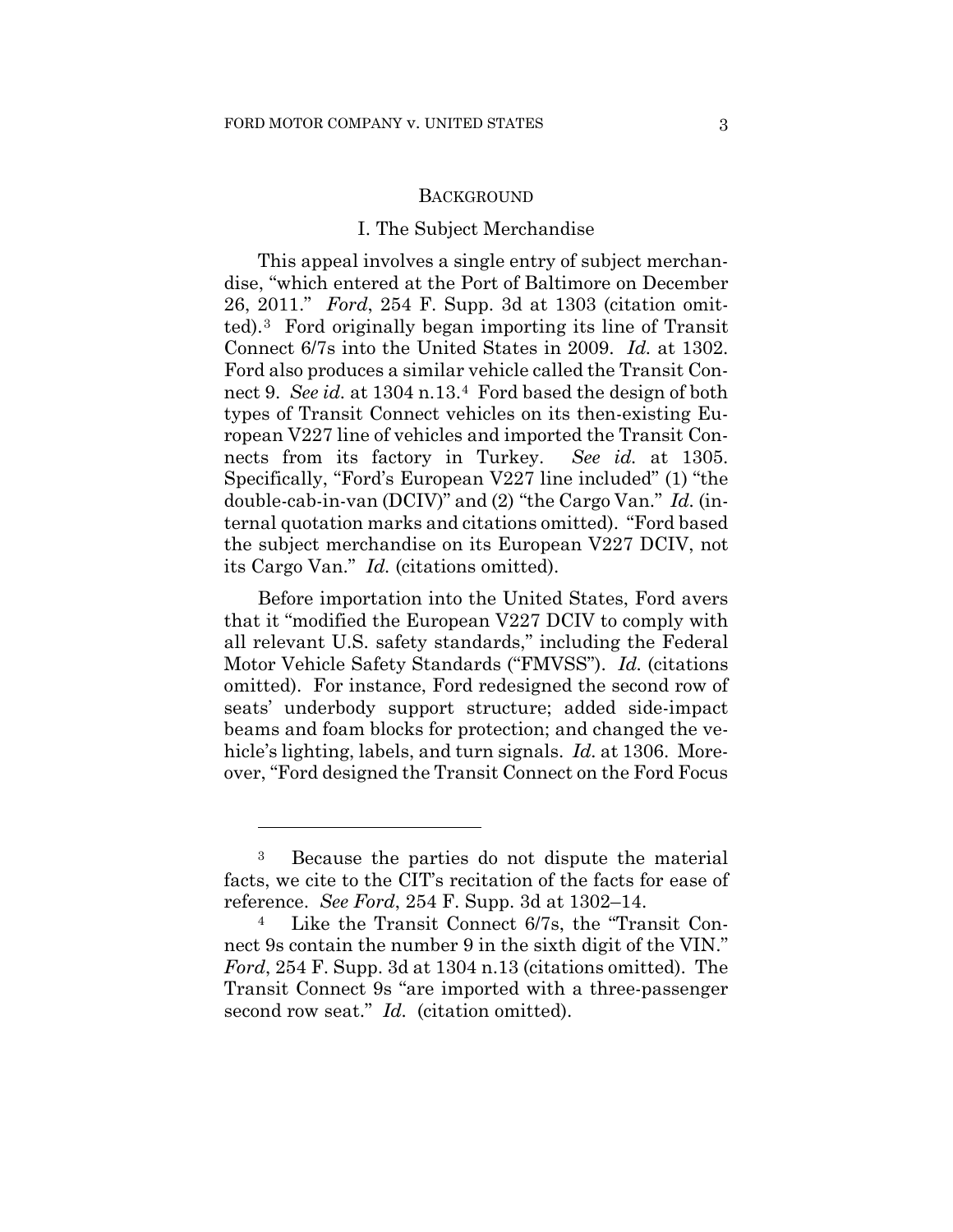platform, which means that" the two vehicle lines share similar features, specifically, "[the Transit Connect] has the same chassis and drivetrain as the Ford Focus passenger vehicle." *Id.* (internal quotation marks, brackets, and citations omitted). Ford designated its Transit Connects in the United States as part of the V227N line, which includes the Transit Connect Van (i.e., the Transit Connect 6/7) and the Transit Connect Wagon (i.e., the Transit Connect 9). *See id.* at 1307 & n.18. Ford displayed its Transit Connect models at auto shows and advertised "in magazines and on auto shopping websites." *Id.* at 1306 (internal quotation marks and citations omitted). "Each Transit Connect was built to order," with all available customization options identified in an online brochure. *Id.* (internal quotation marks and citations omitted).

At the time of importation, the subject merchandise had several relevant characteristics. Ford specified the subject merchandise's Gross Vehicle Weight Rating ("GVWR") as 5,005 pounds. *See id.* at 1307; *see also* 49 C.F.R. § 523.2 (2011) (explaining that GVWR refers to "the value specified by the manufacturer as the loaded weight of a single vehicle"). The Transit Connect 9, by contrast, had a GVWR of 4,965 pounds. *See Ford*, 253 F. Supp. 3d at 1307.5 The Transit Connect 6/7s had a "four cylinder

<sup>5</sup> Although the CIT recited that Transit Connect 9s "are assigned a GVWR of 4[,]*69*5 pounds," *Ford*, 254 F. Supp. 3d at 1307 (emphasis added) (citing J.A. 5945), this was clearly a typographical error. The CIT cited to the parties' joint statement of undisputed facts, which stipulated that those vehicles "are assigned a GVWR of 4[,]*96*5" pounds. J.A. 5945 (emphasis added). Indeed, elsewhere, the CIT acknowledged the correct number. *See Ford*, 254 F. Supp. 3d at 1326 (summarizing one of Ford's arguments and acknowledging "the Transit Connect 9's 4[,]965 pound GVWR").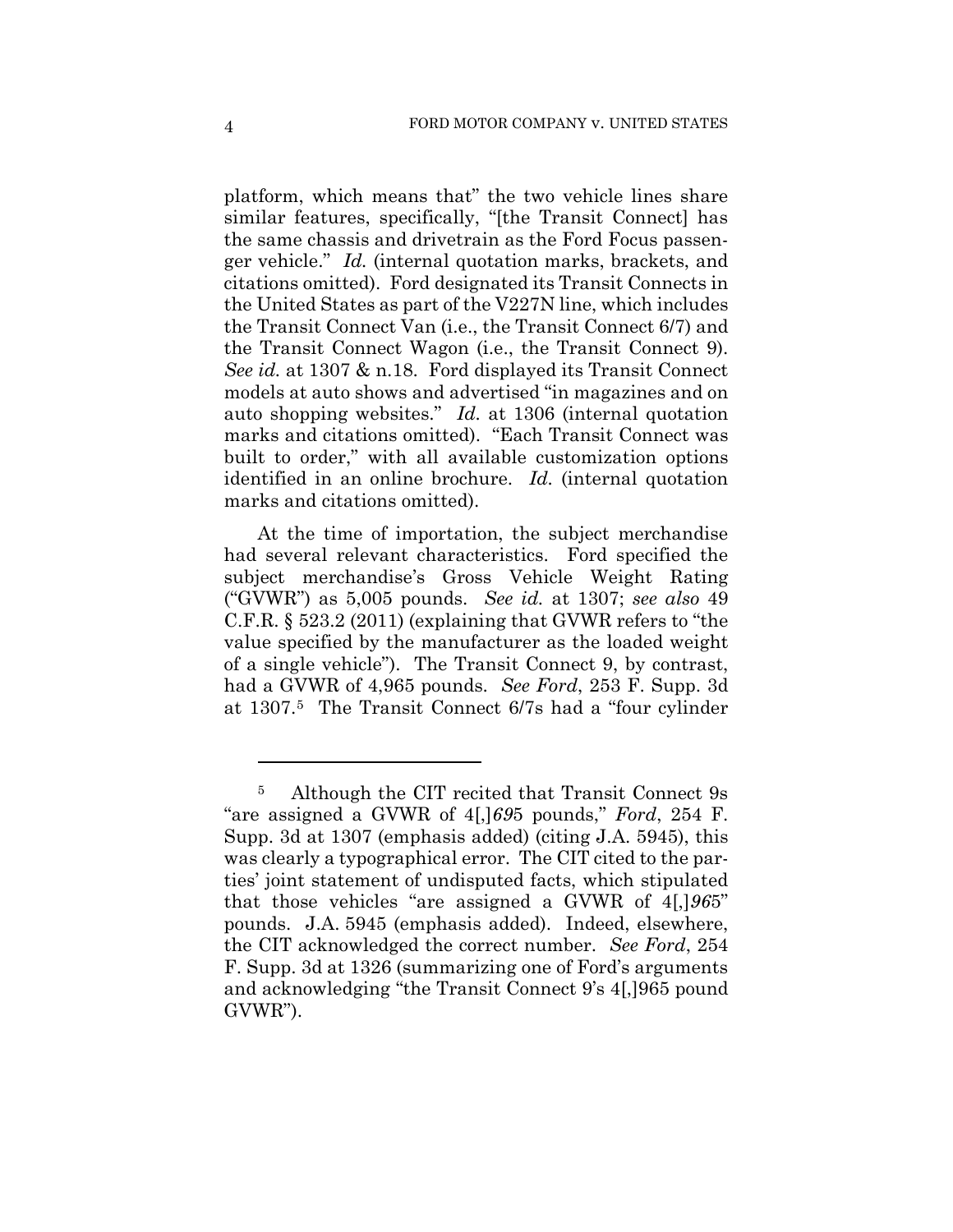gasoline engine, . . . a steel unibody construction[,] . . . front-wheel drive[,] rear passenger seats with seat anchors[,] . . . underbody bracing[,] . . . front suspension[,] . . . and over [fifty] inches of space from floor to ceiling in the rear." *Id.* (citations omitted). The subject merchandise "had swing-out front doors with windows, second-row sliding doors with windows," and "swing-out rear doors, some of which had windows." *Id.* (internal quotation marks and citations omitted). "[N]o Transit Connect 6/7s had a panel or barrier between the first and second row of seats." *Id.* (internal quotation marks and citation omitted). When imported, the subject merchandise had "second row seats; seat belts for every seating position; permanent bracing in the side pillars of the car body," as well as "childlocks in the sliding side doors; dome lighting in the front, middle, and rear of the vehicle; a full length molded cloth headliner; coat hooks in the second row; and a map pocket attached to the front driver seat." *Id.* (citations omitted). The vehicles also had "front vents and front speakers," cup holders in the center and rear console, and "carpeted footwells in front of the second row seat." *Id.* at 1307, 1308 (internal quotation marks and citation omitted). However, the vehicles "did not have rear (behind the front seats) vents, speakers, . . . handholds"; "side airbags in the area behind the front seats"; or "a cargo mat." *Id.* at 1308 (citations omitted). "[T]he painted metal floor of the cargo area was left exposed." *Id.* (citations omitted).

Central to the underlying dispute were the Transit Connect 6/7s' second row seats. "[T]he second row seats . . . did not include headrest[s], certain seatback wires, a tumble lock mechanism, or accompanying labels, and were wrapped in cost-reduced fabric." *Id.* (internal quotation marks, brackets, and citations omitted). When Ford began importing MY 2010 Transit Connect 6/7s (as opposed to the MY 2012 versions at issue here), it used rear seats similar to those that were eventually used in the MY 2012 Transit Connect 9s. *See id.* at 1308–09. To reduce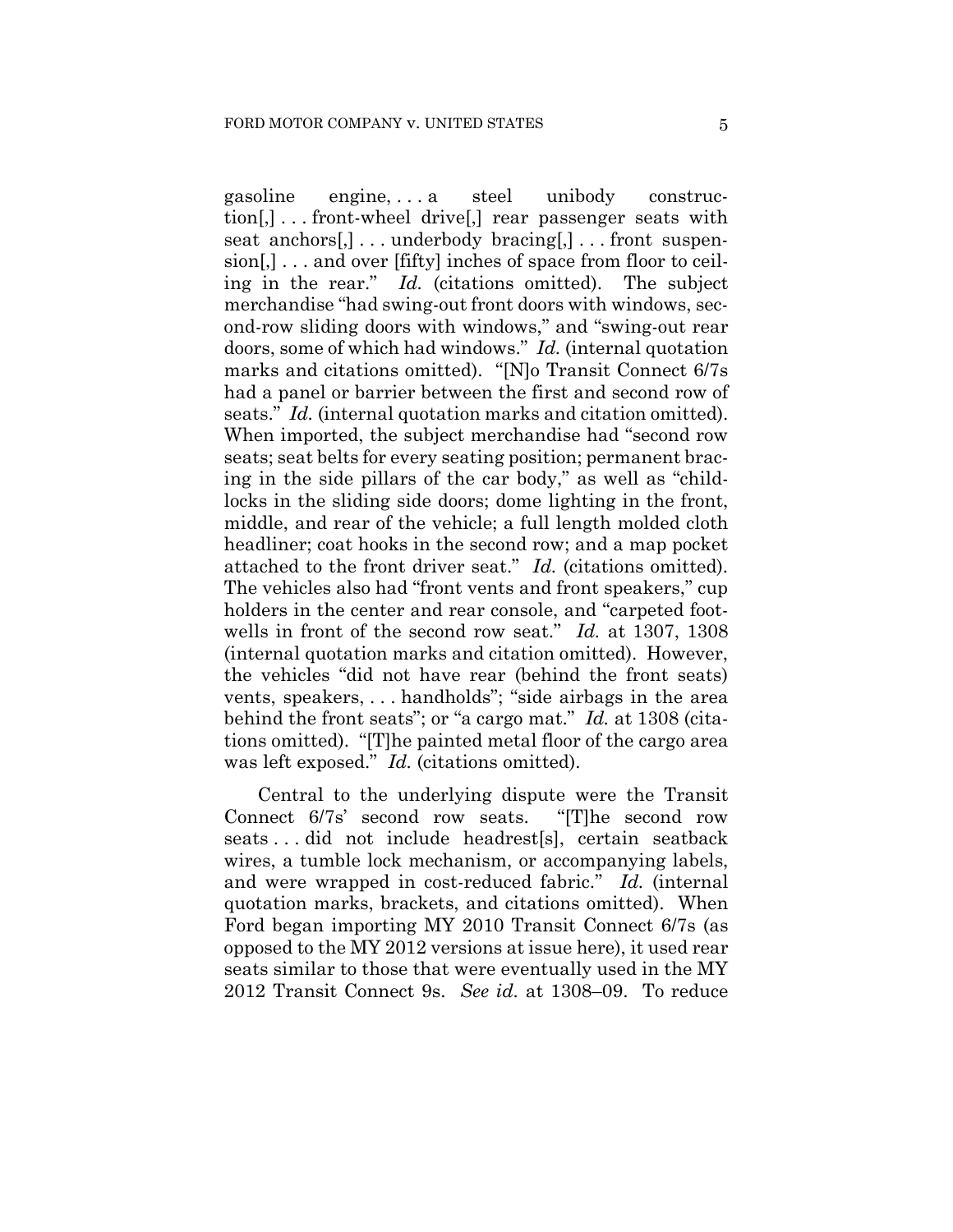costs, Ford created, "[i]n mid-MY[ ]2010," its "first cost-reduced seat ('CRSV-1')," which "resulted in the removal of the head restraints, torsion bar assembly and mount, tumble lock mechanism and associated labels, and backrest reinforcement pad from the MY[ ]2010 Transit Connect 6/7 rear seat." *Id.* at 1310 (citations omitted). Ford subsequently created its second cost-reduced seat ("CRSV-2"), which are the seats that were used in the subject merchandise. *See id.* at 1311. These seats "incorporated the following changes from CRSV-1": (1) "removal of four of the seven seatback wires," (2) "wrapping of the seat in a costreduced fire-resistant grey woven cover[,] . . . which is not the same as the fabric used to cover the front seat," (3) "replacement of the front leg seat anchor cover, which was designed to attach to the tumble lock mechanism, with a cover that did not contain a space for the tumble lock mechanism," (4) "removal of the red indicator flags and housings associated with the tumble lock mechanism to leave a bare metal lever," (5) "removal of the small rubber pad from the rear seat leg intended to decrease noise and vibration from around the rear floor latches," (6) removal of "the fabric mesh covering the rear seat bottom," and (7) discontinuation of the application of the "black paint to the visible, metal portions of the [rear] seat frame." *Id.* (internal quotation marks, brackets, and citations omitted). Although Ford's "engineers concluded that the fabric change and removal of seatback wires did not affect the CRSV-2's FMVSS compliance," "Ford did not conduct consumer testing or surveys before implementing the CRSV-2." *Id.* (internal quotation marks and citations omitted).

After importation, Ford made several changes to the subject merchandise once the merchandise cleared Customs, but while the imported merchandise "w[as] still within the confines of the port." *Id.* at 1312. For instance, all Transit Connects underwent processing, such as "removing . . . a protective covering," "disengaging Transportation Mode," and "checking for low fuel." *Id.* (internal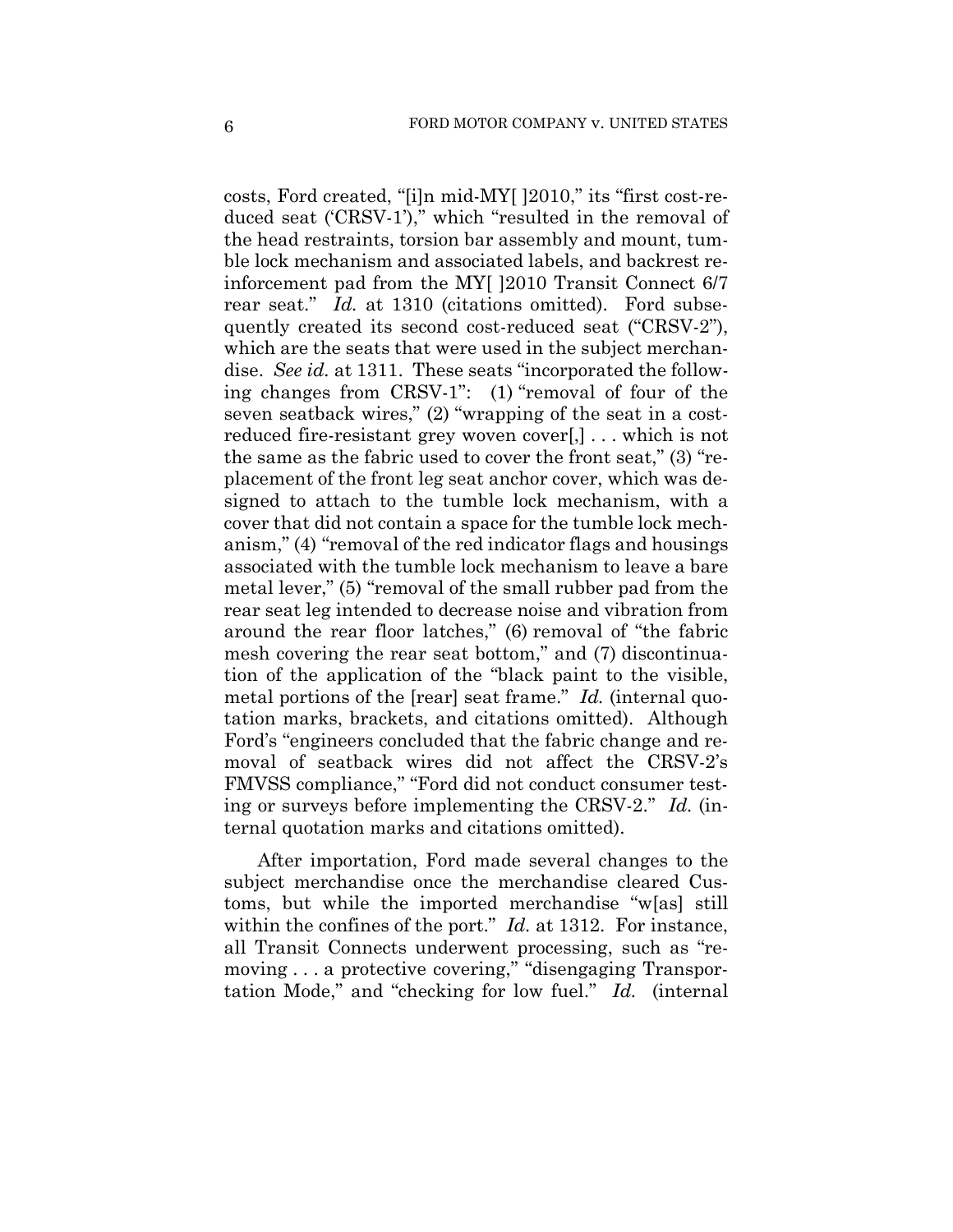quotation marks and citations omitted). The Transit Connect 6/7s underwent "additional" processing ("post-importation processing"). *Id.* Specifically, "the second-row seat[s were] unbolted and removed, along with the associated second row safety restraints. A steel panel was then bolted into the second row footwell to create a flat surface behind the first rows of seats." *Id.* (footnote and citations omitted). "A molded cargo mat was placed over the floor behind the first row," "[s]cuff plates were added inside the second-row doors," and "[i]n some vehicles the sliding door windows were replaced with a solid panel." *Id.* (citations omitted).

Therefore, "[a]ll Transit Connects are imported with second row seats, but the Transit Connect 6/7s are delivered to the customer as a two seat cargo van." *Id.* at 1307 (citations omitted). "The removed seats were recycled or otherwise disposed of." *Id.* at 1312 n.36 (citation omitted). Following this additional post-importation processing, the Transit Connect 6/7s maintained the following features: "underbody second-row seat support; anchors and fittings for the second-row seat[;] permanent bracing in the side pillars to support the removed safety restraints; and the beam and foam in the side sliding doors for rear passenger crash protection." *Id.* at 1312 (footnote and citations omitted). However, during the post-importation processing, "[t]he anchor holes for the second row seat are plugged and no longer readily accessible." *Id.* at 1312 n.38.

## II. Procedural History

In February 2012, "the Port of Baltimore notified Ford that [Customs] had initiated an investigation into Ford . . . importations." *Id.* at 1314 (internal quotation marks and citations omitted). Following the investigation, in January 2013, Customs found that the subject merchandise was properly classified under HTSUS Heading 8704, specifically HTSUS Subheading 8704.31.00. Customs Ruling HQ H220856 (Jan. 30, 2013), 2013 WL 1793233, at \*11. Accordingly, Customs liquidated the subject merchandise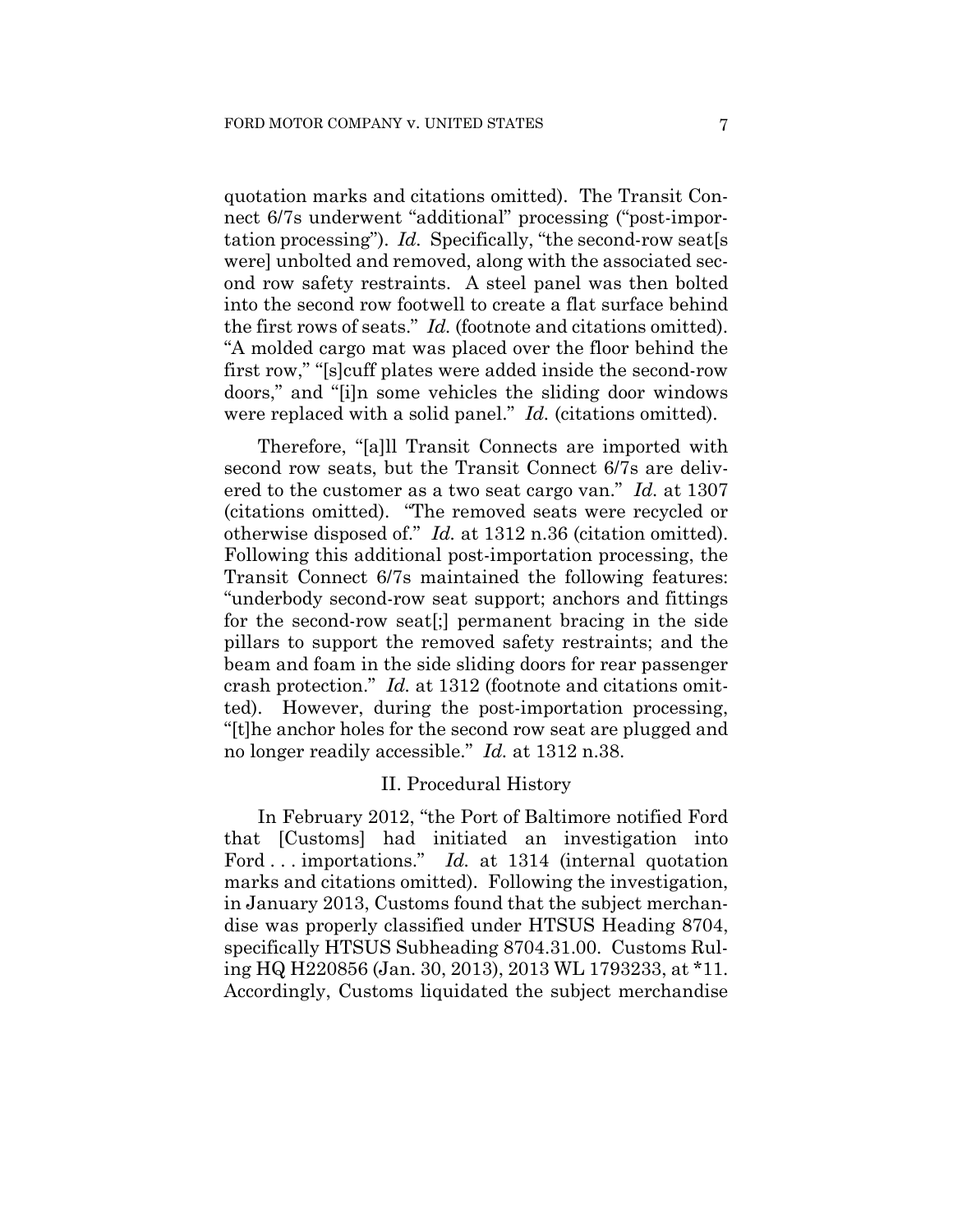at the 25% duty rate associated with HTSUS Subheading 8704.31.00. *Ford*, 254 F. Supp. 3d at 1303. "Ford timely and properly protested" this decision. *Id.* Customs denied Ford's protest. *Id.*

Ford filed a complaint with the CIT, alleging Customs improperly denied its protest. J.A. 98. The CIT held that the subject merchandise should have been classified under HTSUS Subheading 8703.23.00. *Ford*, 254 F. Supp. 3d at 1333. The CIT evaluated the subject merchandise's condition at the time of importation, *see id.* at 1316–17, and concluded "the Transit Connect 6/7's structural and auxiliary design features point to a principal design for the transport of persons," *id.* at 1328. The CIT explained that "because [HTSUS H]eading 8703 is not controlled by use, and an assessment of intended use is not necessary to distinguish [HTSUS Heading] 8703 from 8704," it found "it unnecessary to consider principal or intended use, or the [relevant use] factors, to define the tariff terms." *Id.* at 1332. Furthermore, the CIT rejected the argument that Ford's postimportation processing constituted a disguise or artifice, determining instead that Ford's removal of the rear seats "after importation is immaterial" and that Ford engaged in legitimate tariff engineering. *Id.* at 1324 (footnote omitted).

#### **DISCUSSION**

### I. Standard of Review and Legal Framework

We review the CIT's decision to grant summary judgment de novo, applying the same standard used by the CIT to assess Customs' classification. *See Otter Prods., LLC v. United States*, 834 F.3d 1369, 1374–75 (Fed. Cir. 2016). "Although we review the decision of the CIT de novo, we give great weight to the informed opinion of the CIT and it is nearly always the starting point of our analysis." *Schlumberger Tech. Corp. v. United States*, 845 F.3d 1158, 1162 (Fed. Cir. 2017) (internal quotation marks, alterations, and citation omitted). Pursuant to U.S. Court of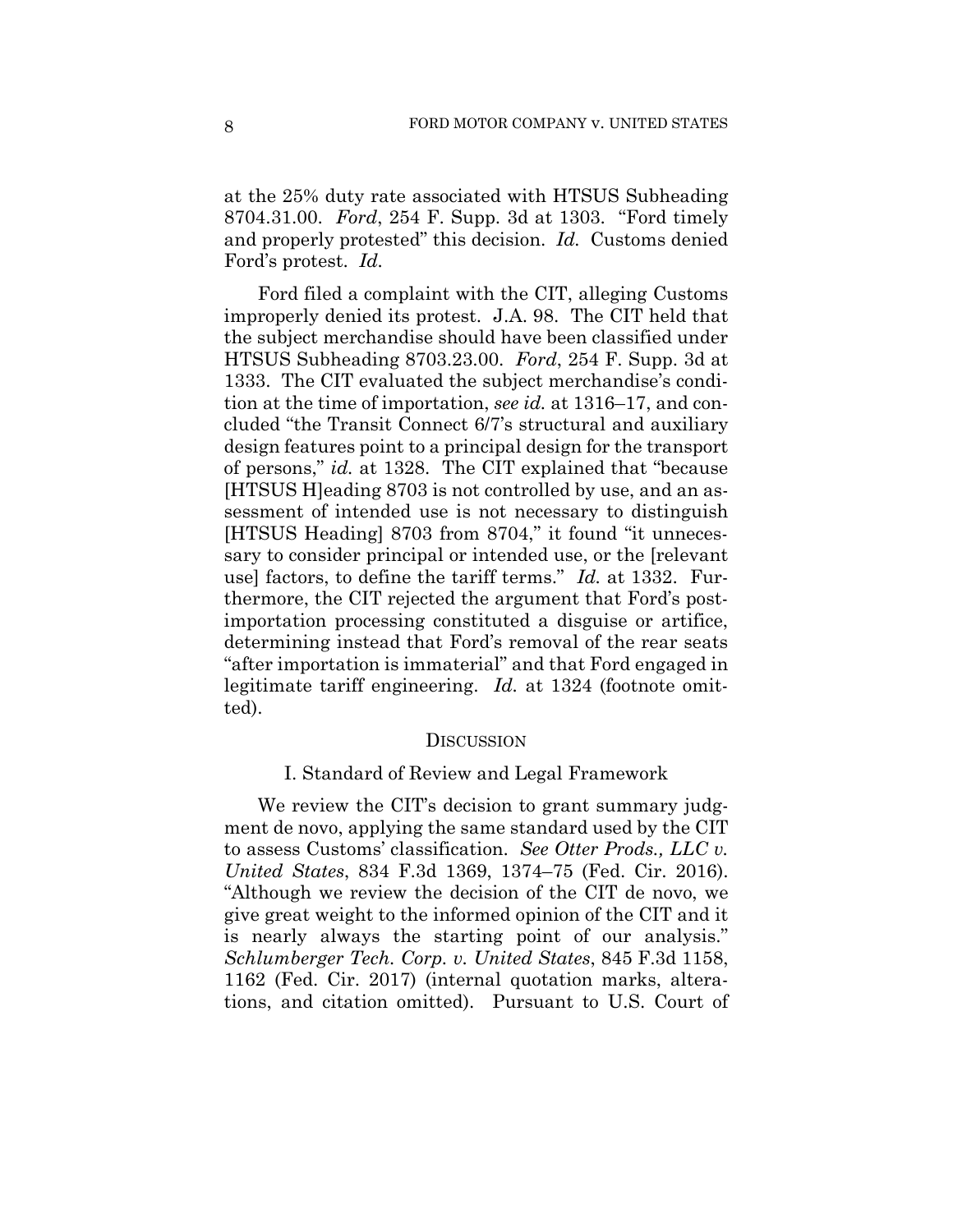International Trade Rule 56(a), the CIT "shall grant summary judgment if the movant shows that there is no genuine dispute as to any material fact and the movant is entitled to judgment as a matter of law."

"The classification of merchandise involves a two-step inquiry." *ADC Telecomms., Inc. v. United States*, 916 F.3d 1013, 1017 (Fed. Cir. 2019). First, we ascertain the meaning of the terms within the relevant tariff provision, which is a question of law, and, second, we determine whether the subject merchandise fits within those terms, which is a question of fact. *See Sigma-Tau HealthSci., Inc. v. United States*, 838 F.3d 1272, 1276 (Fed. Cir. 2016). "Where, as here, no genuine dispute exists as to the nature of the subject merchandise, the two-step inquiry collapses into a question of law we review de novo." *ADC*, 916 F.3d at 1017 (internal quotation marks and citation omitted).

The HTSUS governs the classification of merchandise imported into the United States. *See Wilton Indus., Inc. v. United States*, 741 F.3d 1263, 1266 (Fed. Cir. 2013). The HTSUS "shall be considered . . . statutory provisions of law for all purposes." 19 U.S.C. § 3004(c)(1) (2012); *see Chemtall, Inc. v. United States*, 878 F.3d 1012, 1026 (Fed. Cir. 2017) (explaining that "the tenth-digit statistical suffixes . . . are not statutory," as those suffixes are not incorporated in the HTSUS's legal text). "The HTSUS scheme is organized by headings, each of which has one or more subheadings; the headings set forth general categories of merchandise, and the subheadings provide a more particularized segregation of the goods within each category." *Wilton Indus.*, 741 F.3d at 1266. "The first four digits of an HTSUS provision constitute the heading, whereas the remaining digits reflect subheadings." *Schlumberger*, 845 F.3d at 1163 n.4. "[T]he headings and subheadings . . . are enumerated in chapters 1 through 99 of the HTSUS (each of which has its own section and chapter notes) . . . ." *R.T. Foods, Inc. v. United States*, 757 F.3d 1349, 1353 (Fed. Cir. 2014). The HTSUS "also contains the 'General Notes,' the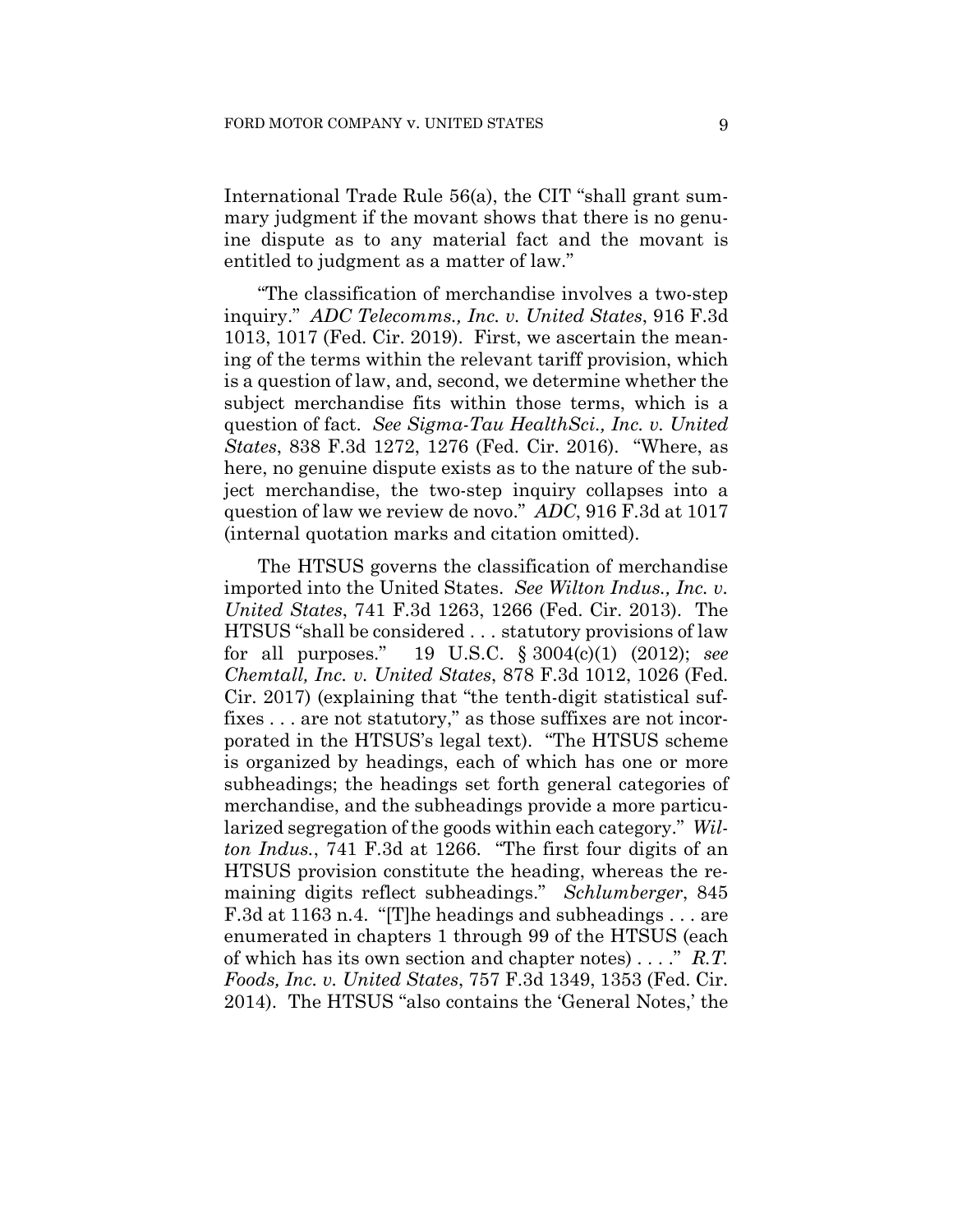'General Rules of Interpretation' ('GRI'), the 'Additional [U.S.] Rules of Interpretation' ('ARI'), and various appendices for particular categories of goods." *Id.* (footnote omitted).

The GRI and the ARI govern the classification of goods within the HTSUS. *See Otter Prods.*, 834 F.3d at 1375. "The GRI apply in numerical order, meaning that subsequent rules are inapplicable if a preceding rule provides proper classification." *Schlumberger*, 845 F.3d at 1163. GRI 1 provides, in relevant part, that "classification shall be determined according to the terms of the *headings* and any relative section or chapter notes." GRI 1 (emphasis added). "Under GRI 1, [we] first construe[] the language of the heading, and any section or chapter notes in question, to determine whether the product at issue is classifiable under the heading." *Schlumberger*, 845 F.3d at 1163 (internal quotation marks and citation omitted). "[T]he possible headings are to be evaluated without reference to their subheadings, which cannot be used to expand the scope of their respective headings." *R.T. Foods*, 757 F.3d at 1353 (citations omitted). "Absent contrary legislative intent, HTSUS terms are to be construed according to their common and commercial meanings, which are presumed to be the same." *Well Luck Co. v. United States*, 887 F.3d 1106, 1111 (Fed. Cir. 2018) (internal quotation marks and citation omitted). "To discern the common meaning of a tariff term, we may consult dictionaries, scientific authorities, and other reliable information sources." *Kahrs Int'l, Inc. v. United States*, 713 F.3d 640, 644 (Fed. Cir. 2013) (citation omitted). By contrast, the ARI contain, inter alia, specific rules for interpreting use and textile provisions in the HTSUS. *See* ARI 1(a)–(d); *Schlumberger*, 845 F.3d at 1163 n.5 (explaining that the ARI do not apply to *eo nomine*  provisions). ARI 1(a) provides that, when a tariff provision is "controlled by use (other than actual use)," then classification "is to be determined in accordance with the use in the United States at, or immediately prior to, the date of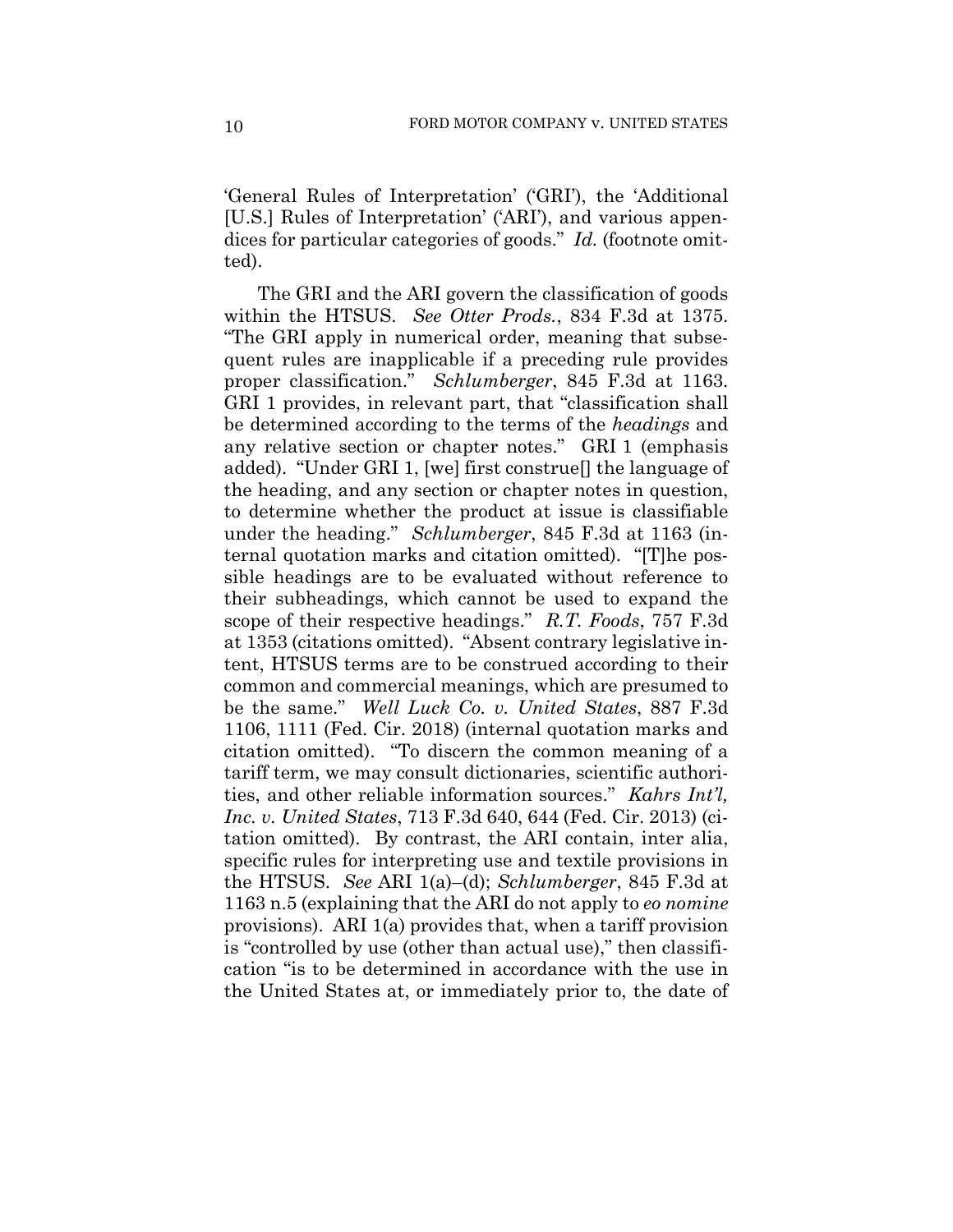importation, of goods of that class or kind to which the imported goods belong, and the controlling use is the principal use." ARI 1(b) governs classification by "actual use," rather than principal use.

We may also consider the relevant Explanatory Notes ("EN"). *Fuji Am. Corp. v. United States*, 519 F.3d 1355, 1357 (Fed. Cir. 2008). "The [ENs] provide persuasive guidance and are generally indicative of the proper interpretation, though they do not constitute binding authority." *Chemtall*, 878 F.3d at 1019 (internal quotation marks and citation omitted).

Once we determine the appropriate heading, we apply GRI 6 to determine the appropriate subheading. *See Orlando Food Corp. v. United States*, 140 F.3d 1437, 1442 (Fed. Cir. 1998). GRI 6 provides that "the classification of goods in the subheadings of a heading shall be determined according to the terms of those subheadings and any related subheading notes and, *mutatis mutandis*, to the above [GRIs], on the understanding that only subheadings at the same level are comparable."

II. The CIT Erred in Granting Summary Judgment for Ford and Denying Summary Judgment for the Government

## A. HTSUS Heading 8703 Is an *Eo Nomine* Provision that Inherently Suggests Use

HTSUS Heading 8703 covers "[m]otor cars and other motor vehicles principally designed for the transport of persons (other than those of [HTSUS H]eading 8702), including station wagons and racing cars." The CIT found that an examination of the vehicle's use was not "necessary or helpful to arriving at the correct classification." *Ford*, 254 F. Supp. 3d at 1331. The Government contends the CIT erred by classifying the subject merchandise under HTSUS Heading 8703, contrary to Customs' classification. *See* Appellant's Br. 17. The Government argues Customs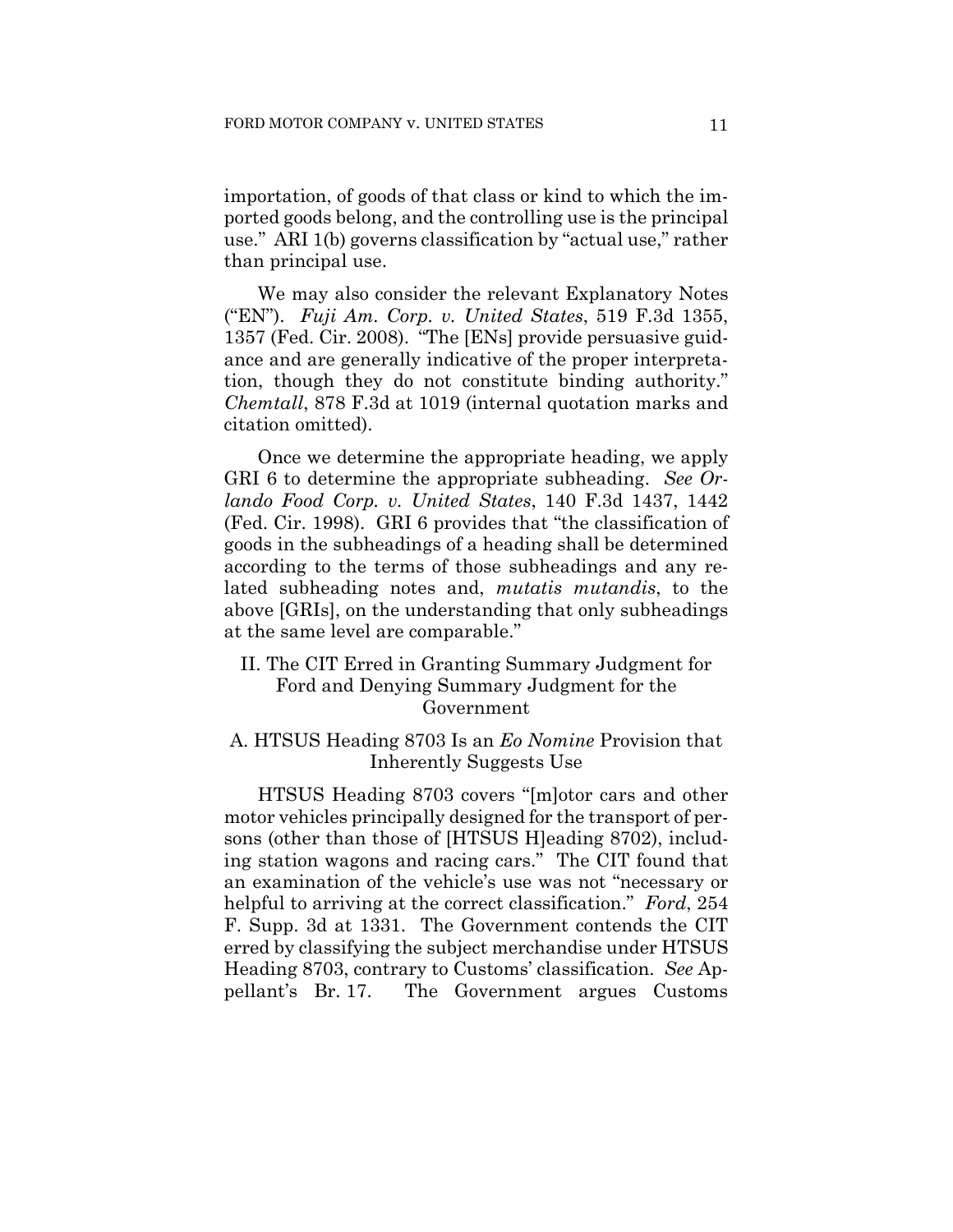correctly determined that "the overwhelming majority of [the relevant design features] indicated that the [Transit] Connect 6/7 is not principally designed for the transport of persons." *Id.* at 19 (internal quotation marks omitted). According to the Government, it was proper for Customs to consider, inter alia, factors that are typically used to evaluate the imported product's use in the United States. *See id.* at 36. We agree, in part, with the Government, and hold the CIT erred by refusing to consider intended use as part of its analysis.

"We first must assess whether the subject [h]eading[] constitute[s an] *eo nomine* or use provision[] because different rules and analysis will apply depending upon the heading type." *Schlumberger*, 845 F.3d at 1164 (first citing *Kahrs*, 713 F.3d at 645–46 (defining *eo nomine* provision); then citing *Aromont USA, Inc. v. United States*, 671 F.3d 1310, 1312–16 (Fed. Cir. 2012) (defining principal use provision)). "[W]e consider a HTSUS heading or subheading an *eo nomine* provision when it describes an article by a specific name." *CamelBak Prods., LLC v. United States*, 649 F.3d 1361, 1364 (Fed. Cir. 2011) (citation omitted). "Absent limitation or contrary legislative intent, an *eo nomine* provision includes all forms of the named article, even improved forms." *Id.* at 1364–65 (internal quotation marks, brackets, and citation omitted). Generally, "a use limitation should not be read into an *eo nomine* provision." *Carl Zeiss, Inc. v. United States*, 195 F.3d 1375, 1379 (Fed. Cir. 1999). However, doing so may be appropriate where "the name itself inherently suggests a type of use." *Id.* Alternatively, "once tariff terms have been defined, . . . use of the subject articles [may] define[] an article[']s[] identity when determining whether it fits within the classification's scope." *GRK Can., Ltd. v. United States*, 761 F.3d 1354, 1359 (Fed. Cir. 2014).

Although HTSUS Heading 8703 is an *eo nomine* provision, the "principally designed for" portion inherently suggests a type of use, i.e., "the transport of persons." In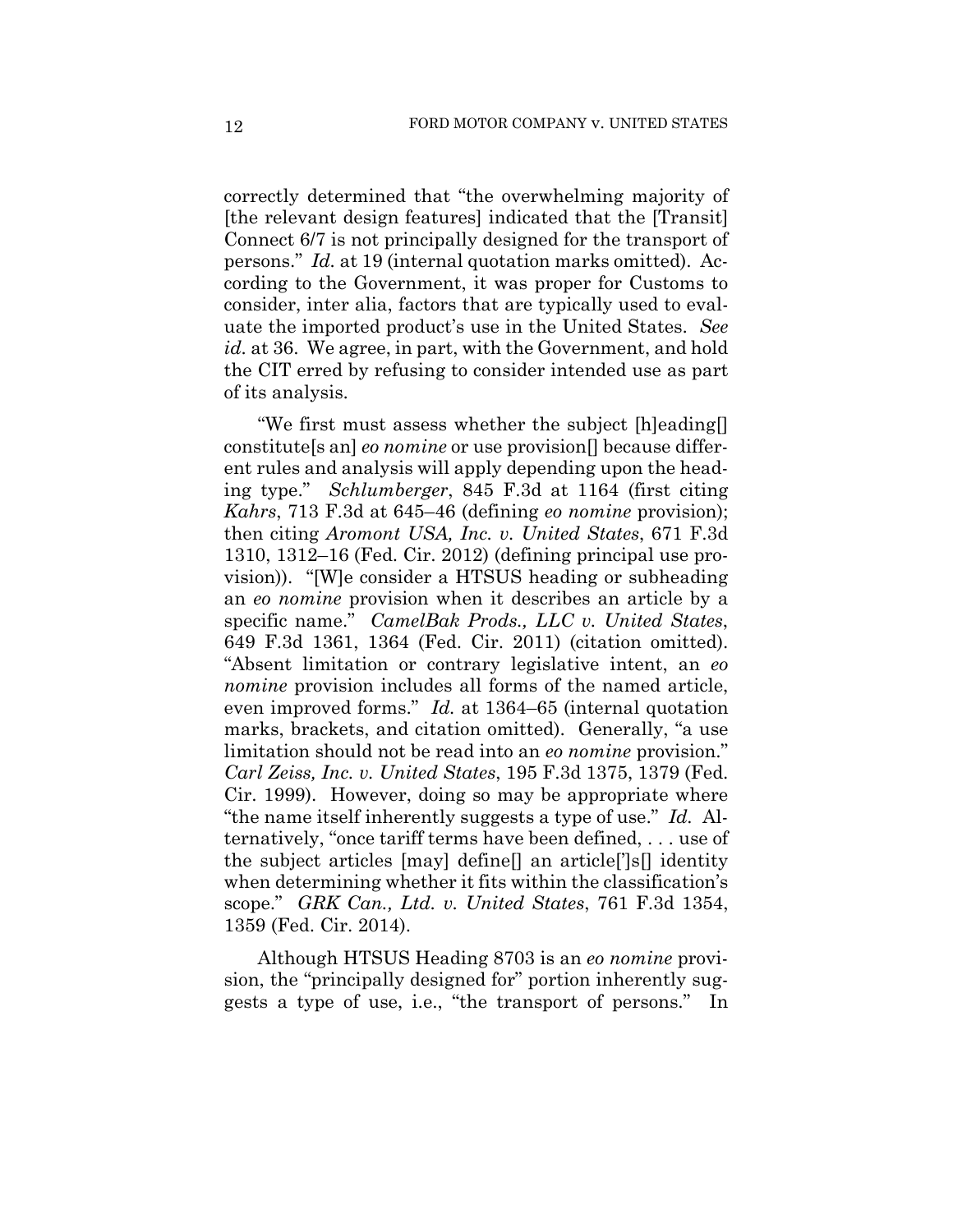*Marubeni America Corp. v. United States* (*Marubeni II*), we considered the proper classification of Nissan's Pathfinder vehicle, examining the same two headings as the present appeal, and affirmed the CIT's conclusion that the subject merchandise was properly classified under HTSUS Heading 8703, as opposed to HTSUS Heading 8704. *See* 35 F.3d 530, 532 (Fed. Cir. 1994). In interpreting HTSUS Heading 8703, *Marubeni II* explained that the relevant dictionary definitions from *Webster's Third New International Dictionary of the English Language* (1986) define ""principally" as 'in the chief place, chiefly[]' and . . . 'designed' as 'done by design or purposefully opposed to accidental or inadvertent; intended, planned.'" *Id.* at 534. Given these definitions, HTSUS Heading 8703's purposeful language—that asks whether the merchandise is *chiefly intended* for the transportation of persons—inherently suggests intended use. *See id.*

We have held in other cases that an *eo nomine* provision may require looking to intended use. In *GRK*, we considered a tariff heading for "other wood screws" and explained that central to the "common understanding" of that heading is the "intended use of [the] screws" because the tariff provision is not directed to "screws made of wood," "but rather metal screws *used* to fasten wood." 761 F.3d at 1359. Similarly, in *Len-Ron Manufacturing Co. v. United States*, we considered a heading for "vanity cases" and agreed with the CIT that the heading covered "all forms of the articles," i.e., that the heading is *eo nomine*. 334 F.3d 1304, 1311 (Fed. Cir. 2003). Nevertheless, we explained that use was a relevant consideration because "for a handbag or case to be classified as a vanity case, containing, carrying, or organizing cosmetics must be its predominant use, rather than simply one possible use." *Id.* Therefore, we adopted the CIT's definition of vanity case as "a small handbag or case used to hold cosmetics" and explained that the at-issue "cosmetics bags are indisputably small handbags or cases *designed and intended to hold cosmetics*,"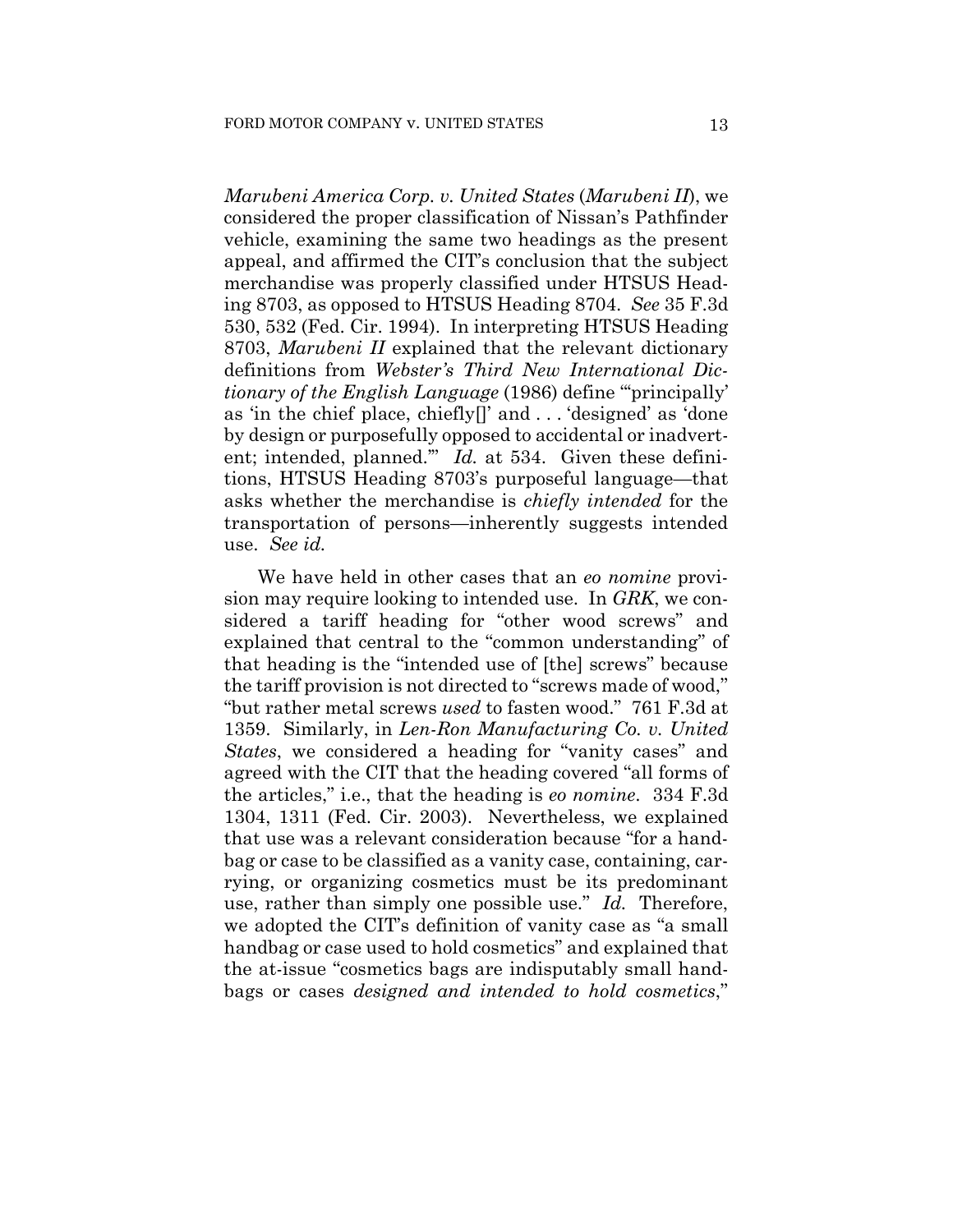such that they were classifiable as vanity cases. *Id.* at 1312 (emphasis added) (internal quotation marks omitted). As in those cases, use is relevant in construing "other motor vehicles principally designed for the transport of persons" in HTSUS Heading 8703 because this language suggests that classification is necessarily intertwined with whether an imported vehicle is chiefly intended to be used to transport persons. *Cf. Irwin Indus. Tool Co. v. United States*, 920 F.3d 1356, 1361 (Fed. Cir. 2019) (holding that "the terms pliers and wrenches" do not "inherently suggest . . . use," where "*the language of the particular headings* . . . do[] not imply that use or design is a defining characteristic" (emphasis added)).

This conclusion follows from our precedent in *Marubeni II*, which implicitly recognized that HTSUS Heading 8703 inherently requires looking to intended use. There, the court began its consideration of HTSUS Heading 8703 by conducting what appears to be an *eo nomine* analysis, without stating as much. *See Marubeni II*, 35 F.3d at 534– 35 (construing the meaning of the heading under the GRIs without reference to the ARIs). We explained that "the statutory language" of HTSUS Heading 8703, which employs the word principally, "is clear that a vehicle's intended purpose of transporting persons must outweigh an intended purpose of transporting goods" and that "[t]o make this determination, . . . both the structural and auxiliary design features must be considered." *Id.* at 535. Then, *Marubeni II* proceeded by endorsing the consideration of use. *See id.* at 536. *Marubeni II* expressly *approved*  of the CIT's reasoning below, which we acknowledged "carefully applied the proper standards" and evaluated not only the structural and auxiliary design features, but also "the marketing and engineering design goals (consumer demands, off the line parts availability, etc.)." *Id.*

For its part, the CIT's opinion discussed "marketing, as reflective of design intent and execution," under a heading titled "[m]arketing and use indicate the Pathfinder was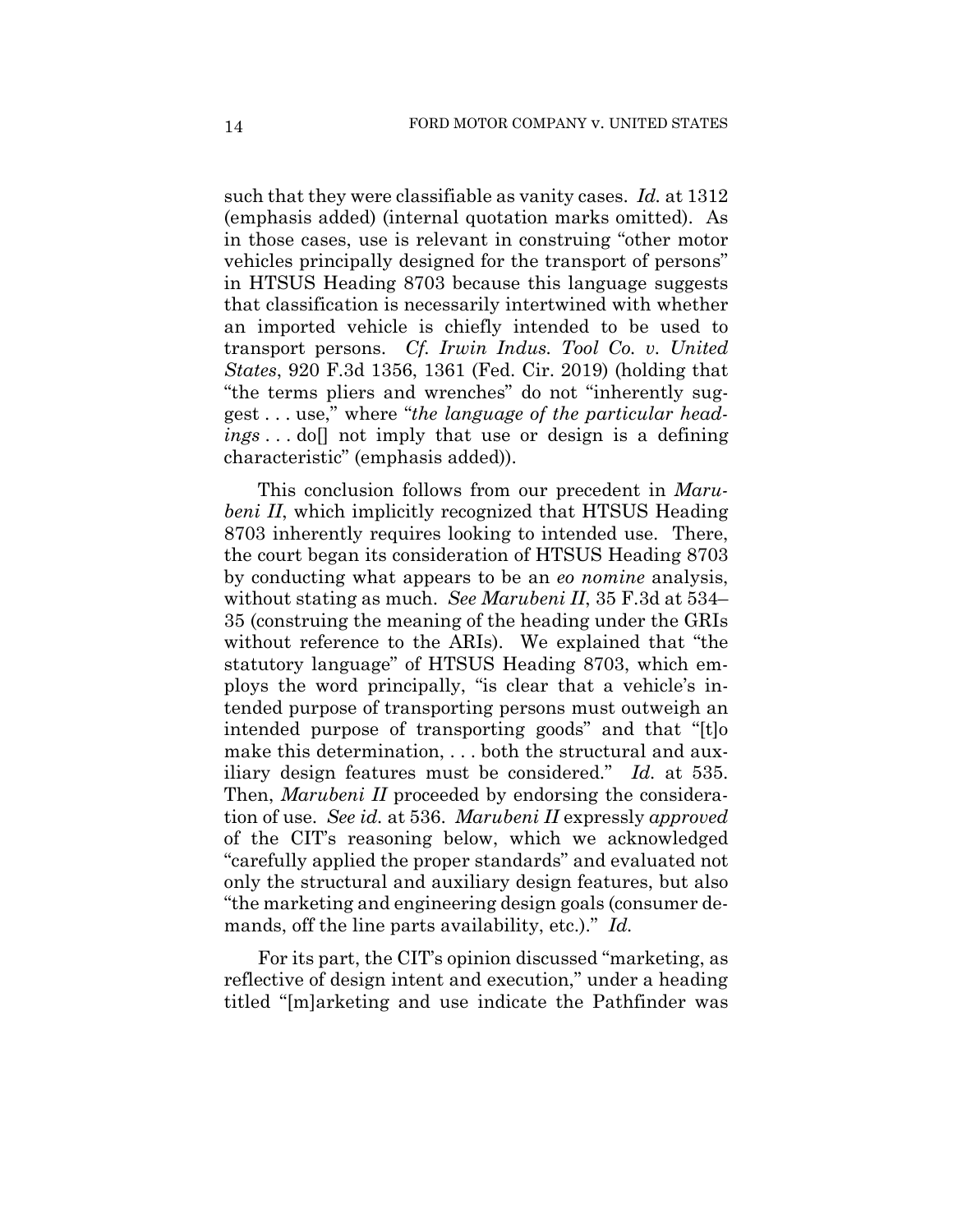designed for transport of persons." *Marubeni Am. Corp. v. United States* (*Marubeni I*), 821 F. Supp. 1521, 1528 (Ct. Int'l Trade 1993). The CIT explained that the marketing evidence shows "that cargo capacity was not a major objective of the designer vis-à-vis the competition, at least as reflected in its polar charts. Product development documentation and advertising were consistent. The emphasis was on family use, loading groceries and sports equipment and 'go anywhere' élan." *Id.* (citation omitted). The CIT noted that, although "[t]he marketing and product planning documents mention cargo capacity[, it] does not appear to be a high priority." *Id.* at 1528 n.13. Given our endorsement of the CIT's consideration of marketing materials that speak to the *use* of the product, *see Marubeni II*, 35 F.3d at 536, we therefore have signaled that consideration of use is appropriate for HTSUS Heading 8703, *see id*.; *see also Aromont*, 671 F.3d at 1313 (listing appropriate considerations for use provisions, such as "use in the same manner as merchandise which defines the class" and "the manner in which the merchandise is advertised and displayed").

Ford's counterarguments are unavailing. First, Ford avers *Western States Import Co. v. United States* supports the conclusion that "intended use" is not relevant to the HTSUS Heading 8703 analysis. Appellee's Br. 62 (citing 154 F.3d 1380 (Fed. Cir. 1998)). In *Western States*, we affirmed the classification of merchandise under a subheading for bicycles other than bicycles "not designed for use with [wide] tires." 154 F.3d at 1381. The importer disagreed with this classification and argued Customs should have considered "the intent of the manufacturer," *id.* at 1382, as evidenced by the fact that "the bicycles were shipped with narrow tires," *id.* at 1383. We rejected this argument because it "changes the language of the statute, according primacy to the designer's state of mind and limiting the examination of the objective physical design features of a bicycle to a single facet of that design," i.e., "the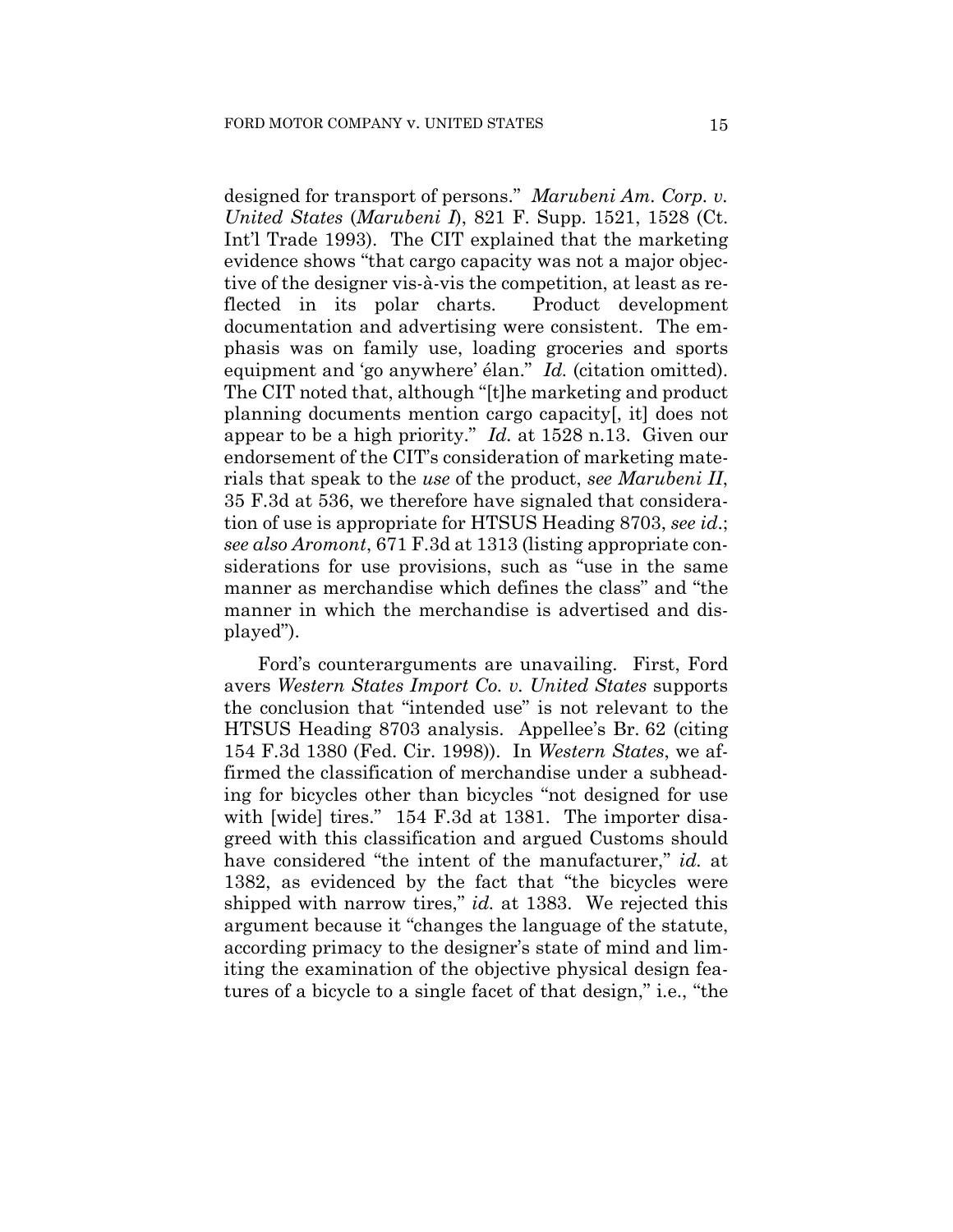tire with which the bicycle is equipped." *Id. Western States* does not stand for the proposition that a manufacturer's design goals cannot be considered as one of many relevant considerations under the separate HTSUS Heading 8703. Indeed, *Marubeni II* specifically allows for consideration of "the *reasons behind* [certain] design decisions." 35 F.3d at 536. Moreover, although *Western States* recognized that HTSUS Heading 8703's principally designed language is "[t]he closest corollary" to the provision at issue there, the panel went to great lengths to distinguish the heading at issue from HTSUS Heading 8703. 154 F.3d at 1382; *see id.* ("The specific language at issue here requires [the importer] to establish affirmatively that its product is *not* designed for a specific use, rather than 'specially' or 'principally' designed for a specific purpose. The word 'not' . . . limits the tariff provision to bikes with design features that make them not suitable for or capable of use with wider tires. The use of the word 'not' does not contemplate a balancing of design features to determine what is principal, as in *Marubeni*[ *II*]."). The panel concluded that, "[e]ven if the bicycles at issue were designed with narrow tires in mind, or 'principally designed' with narrow tires in mind, they were not '*not designed* for use with' wider tires." Id. at 1383 (footnote omitted). Here, the principally designed language necessitates a broader inquiry, as described in *Marubeni II*, involving the "balancing of [structural and auxiliary] design features," *id.* at 1382, and the "reasons behind [those] design decisions," 35 F.3d at 536.

Second, Ford contends Customs improperly considered post-importation processing rather than limiting its evaluation to the subject merchandise's "condition as imported." Appellee's Br. 38. "The rule is well established that in order to produce uniformity in the imposition of duties, the dutiable classification of articles imported must be ascertained by an examination of the imported article itself, in the condition in which it is imported." *United States v.*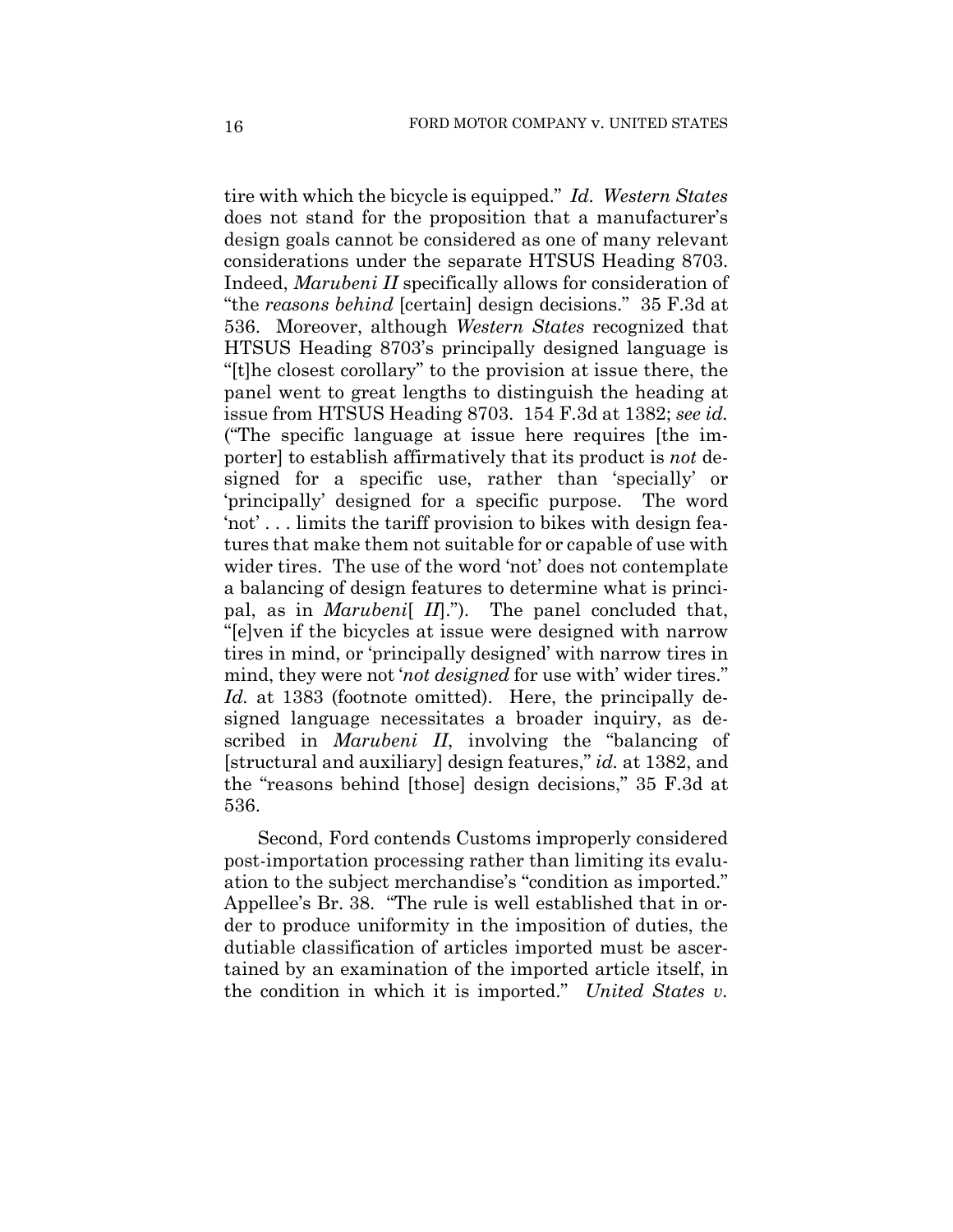*Citroen*, 223 U.S. 407, 414–15 (1912) (internal quotation marks and citations omitted). Our holding today does not controvert this rule, as this rule does not stand for the proposition that pre-importation activities can never be relevant. Consideration of these factors flows from the plain meaning of the term "principally designed," which means chiefly "done by design or purposefully . . . ; *intended*[ or] *planned*." *Marubeni II*, 35 F.3d at 534 (emphases added) (internal quotation marks and citation omitted). Indeed, Ford apparently recognizes that its argument only precludes consideration of pre-importation design goals if we construe HTSUS Heading 8703 as not allowing for consideration of use. Oral Arg. at 28:03–30, http://oralarguments.cafc.uscourts.gov/default.aspx?fl=2018-1018\_31320 19.mp3 (Q: "Is the condition at importation confined to just the physical characteristics or do you look to the structure of the sale and marketing and all of that . . . not on a post-importation look, but on a pre-importation look?" A: "I think that depends on what kind of heading this is. This is not a use provision. This is an *eo nomine* provision  $\dots$ "). Because the "principally designed for" language of HTSUS Heading 8703 inherently requires considerations of intended use, consideration of pre-importation design goals is relevant here. Therefore, we consider pre-importation design goals below, along with the subject merchandise's condition as imported.

We conclude this appeal presents one of the very limited circumstances where the relevant heading, HTSUS Heading 8703, is an *eo nomine* provision for which consideration of use is appropriate because HTSUS Heading 8703 inherently suggests looking to intended use. *See Kahrs*, 713 F.3d at 646 ("Generally, we should not read a use limitation into an *eo nomine* provision unless the name itself inherently suggests a type of use."). The CIT erred by not considering use. *See Ford*, 254 F. Supp. 3d at 1332 (finding "it unnecessary to consider principal or intended use, or the [attendant] factors"). Nevertheless, because the parties do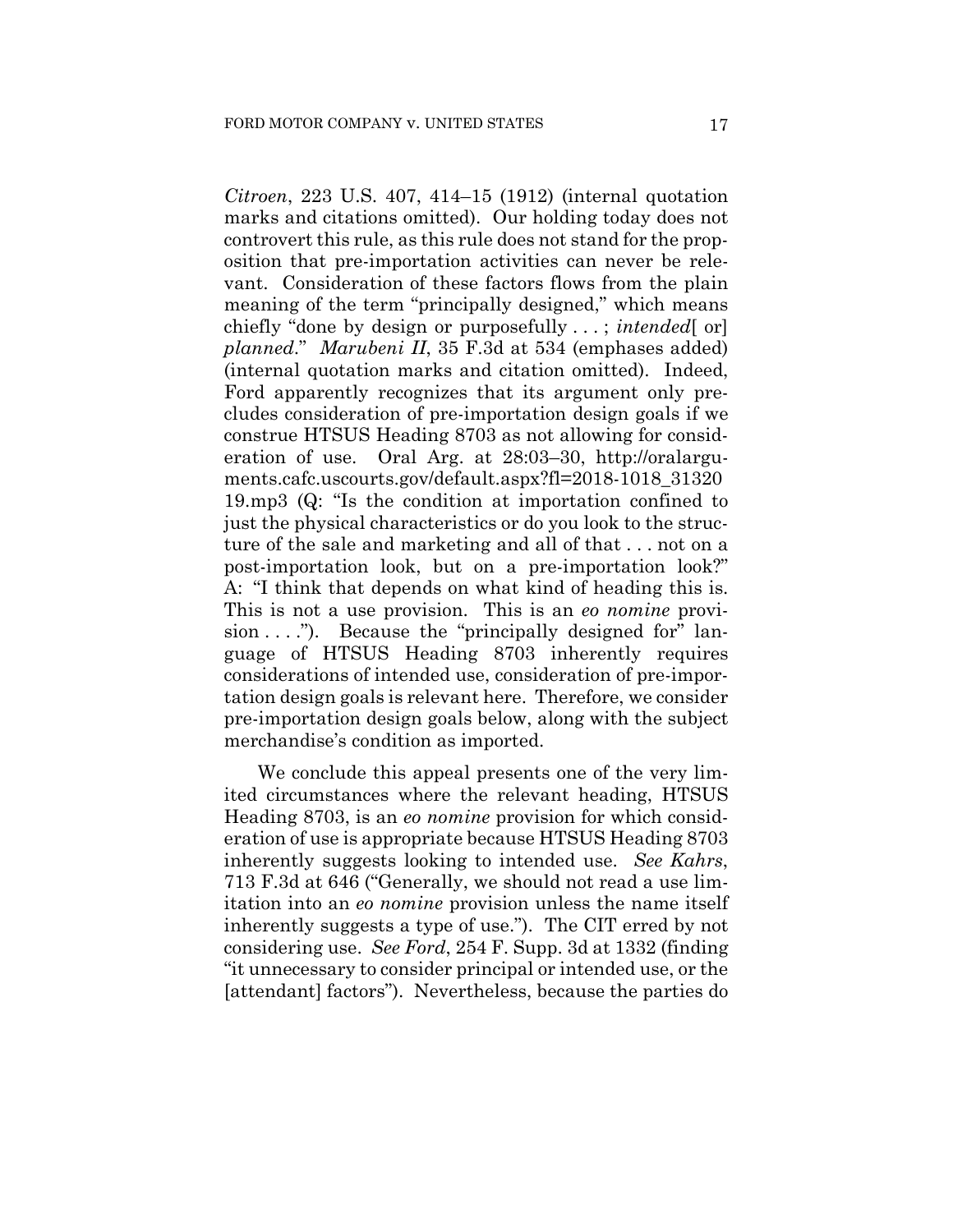not allege that a "genuine dispute exists as to the nature of the subject merchandise, the two-step inquiry collapses into a question of law," and we proceed by conducting a proper analysis of the relevant headings. *ADC*, 916 F.3d at 1017 (internal quotation marks and citation omitted). *See generally* Appellant's Br.; Appellee's Br.

## B. The Subject Merchandise Does Not Fall Within HTSUS Heading 8703

In classifying the subject merchandise under HTSUS Heading 8703, the CIT held the subject merchandise's "structural and auxiliary design features point to a principal design for the transport of persons." *Ford*, 254 F. Supp. 3d at 1328. For structural design features, the CIT found support for this conclusion in "the Transit Connect 6/7's structural similarity to the Transit Connect 9 passenger wagon and its consistency with relevant parts of [the] [ENs]." *Id.* at 1326. For auxiliary design features, the CIT determined "the CRSV-2 is still a seat, albeit a cheaper and, perhaps, less attractive one," and the CIT pointed to "additional auxiliary design features," such as "carpeted footwells" and "child-locks in the sliding doors" to support its conclusion. *Id.* at 1328.

The Government argues that the CIT erred in classifying the subject merchandise under HTSUS Heading 8703 because "the structural and auxiliary design features of the [Transit] Connect 6/7—viewed as a whole—failed to demonstrate that the vehicle was 'principally designed' for passengers." Appellant's Br. 37. The Government also avers that "Ford marketed the [Transit] Connect 6/7 exclusively as a cargo van; consumers and industry publications recognized the [Transit] Connect 6/7 exclusively as a cargo van; purchasers used the [Transit] Connect 6/7 exclusively as a cargo van; and Ford itself described the [Transit] Connect 6/7 exclusively as a cargo van." *Id.* at 38–39. We agree with the Government that the CIT erred in classifying the subject merchandise under HTSUS Heading 8703.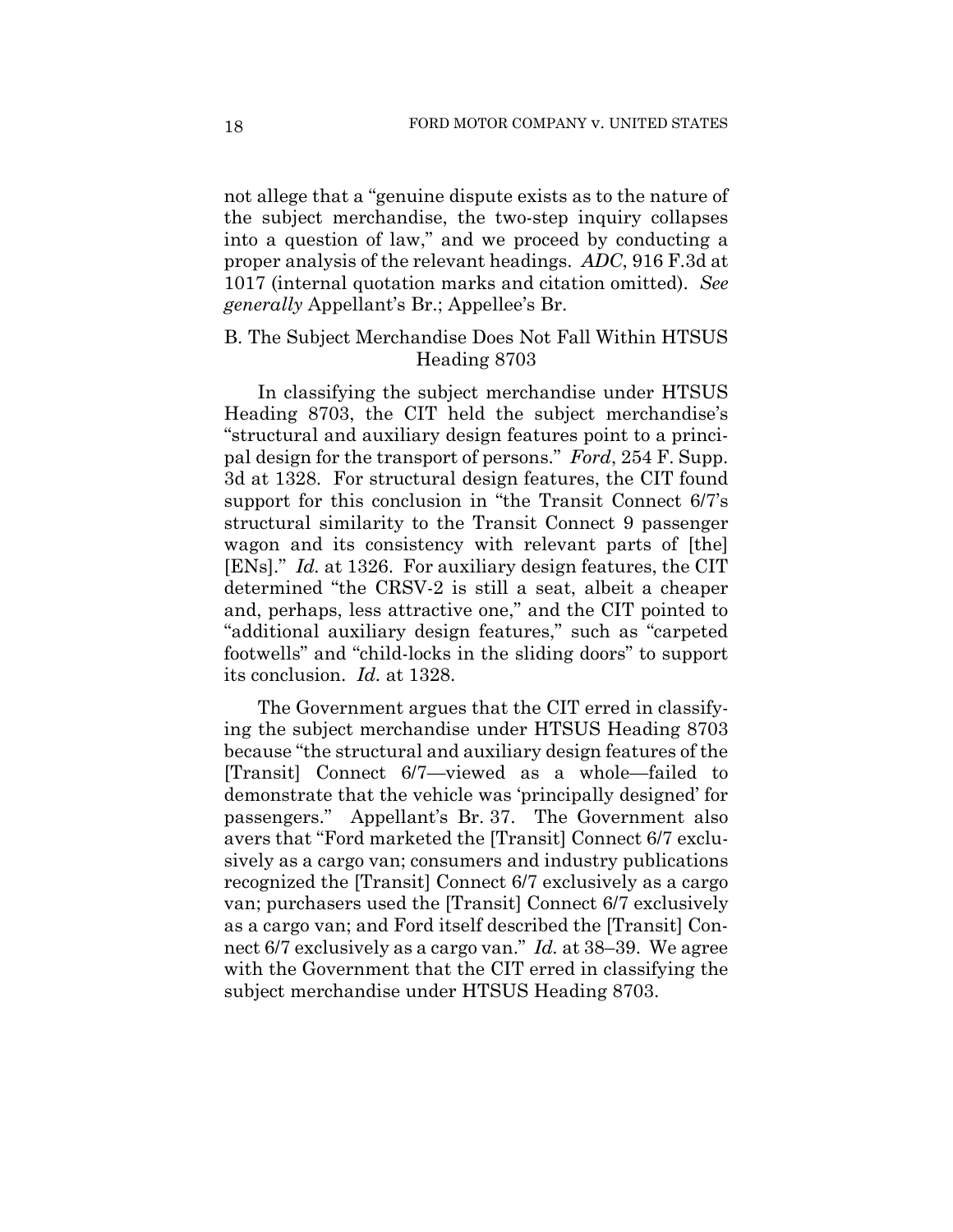The relevant inquiry for classification under HTSUS Heading 8703 is "that a vehicle's intended purpose of transporting persons must outweigh an intended purpose of transporting goods" and that, "[t]o make this determination, . . . both the structural and auxiliary design features must be considered." *Marubeni II*, 35 F.3d at 535. Structural design features include "basic body, chassis, . . . suspension design, [and] style and structure of the body control access to rear." *Id.* at 534 (brackets and ellipsis omitted). Auxiliary design features include "vehicle height," certain features of the "rear seats," "footwells," "seat belts," and other passenger amenities. *Id.* at 537. In addition, certain use considerations may be relevant, such as "the marketing and engineering design goals (consumer demands, off the line parts availability, etc.)." *Id.* at 536.

While not binding, the ENs help guide our understanding of the heading. *See Chemtall*, 878 F.3d at 1019. The ENs state that the heading covers "[f]our-wheeled motor vehicles with tube chassis, having a motor-car type steering system (e.g., a steering system based on the Ackerman principle)." EN(6), Heading 8703, HTSUS. The ENs identify "certain features which indicate that the vehicles are principally designed for the transport of persons rather than for the transport of goods," such as a GVWR "rating of less than [five] ton[s]," and "a single enclosed interior space comprising an area for the driver and passengers and another area that may be used for the transport of both persons and goods." EN, Heading 8703, HTSUS. The ENs also list certain features that "are indicative of the design characteristics" for HTSUS Heading 8703, such as the (1) "[p]resence of permanent seats with safety equipment (e.g., safety seat belts or anchor points and fittings for installing safety seat belts) for each person or the presence of permanent anchor points and fittings for installing seats and safety equipment in the rear area," (2) "[p]resence of rear windows along the two side panels," (3) "[p]resence of sliding, swing-out or lift-up door or doors, with windows, on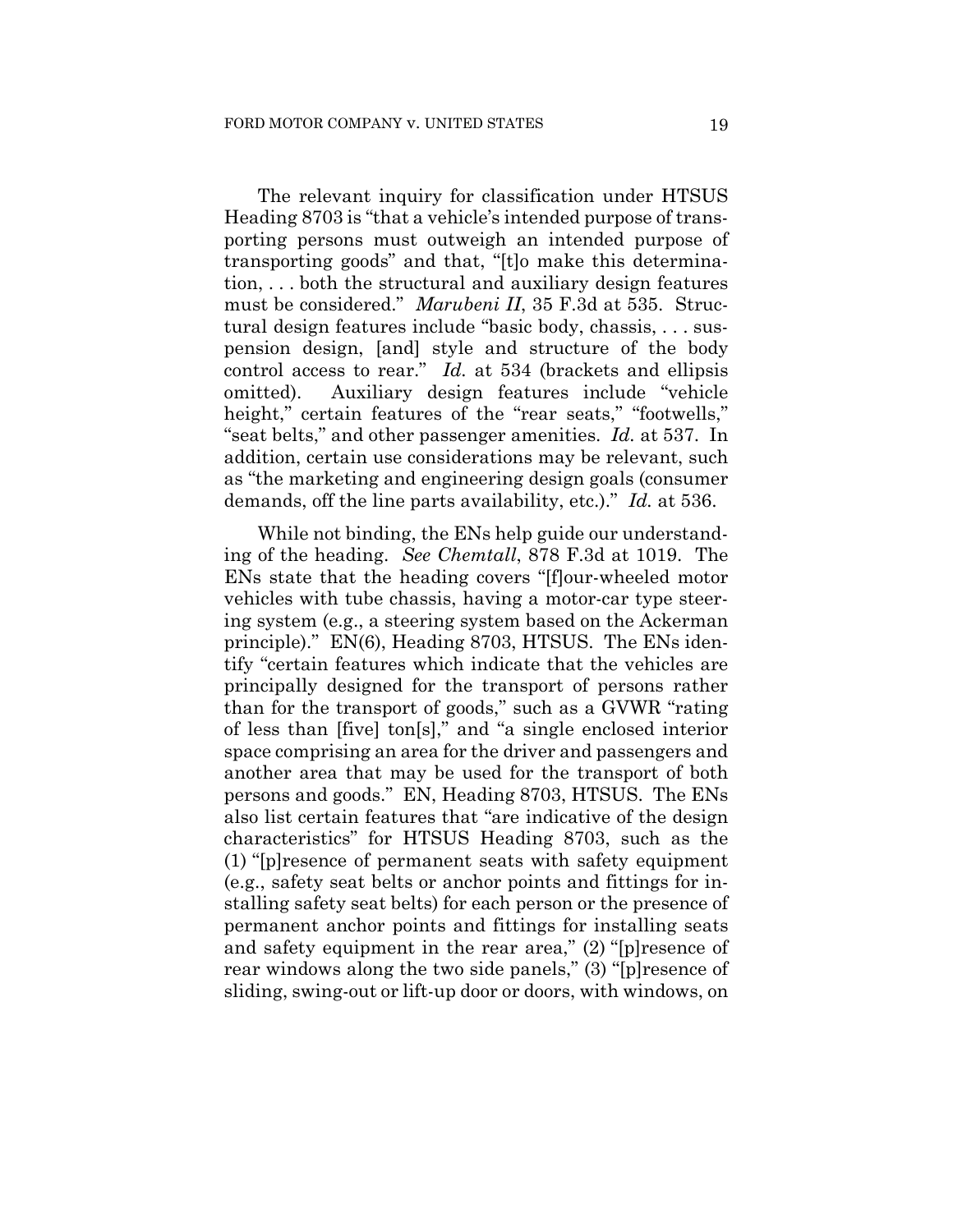the side panels or in the rear," (4) "[a]bsence of a permanent panel or barrier between the area for the driver and front passengers and the rear area that may be used for the transport of both persons and goods," and (5) "[p]resence of comfort features and interior finish and fittings throughout the vehicle interior that are associated with the passenger areas of vehicles (e.g., floor carpeting, ventilation, interior lighting, ashtrays)." EN, Heading 8703, HTSUS.

On balance, the structural design features, auxiliary design features, and inherent use considerations establish that the subject merchandise is not classifiable under HTSUS Heading 8703. The subject merchandise is not principally designed for the transport of persons. We discuss each of these considerations in turn.

## 1. Structural Design Features

The structural design features favor a finding that the subject merchandise is designed for transport of passengers. The Transit Connect 6/7s "shared the same chassis and drivetrain with the Ford Focus passenger vehicle." Def.'s Resps. to Pl.'s Statement of Material Facts ¶ 4, *Ford Motor Co. v. United States*, No. 1:13-cv-00291-MAB (Ct. Int'l Trade Mar. 4, 2016), ECF No. 91-13 (citations omitted). Similarly, the imported Transit Connect 6/7s share the following structural features with Transit Connect 9s: "a Duratec 2.0[ liter], four cylinder gasoline engine"; "a steel unibody construction"; "front-wheel drive"; "Macpherson strut front suspension"; "rear passenger seats with seat anchors"6; "underbody bracing"; "permanent bracing in the

<sup>&</sup>lt;sup>6</sup> Although the Transit Connect 6/7s have rear seats when imported, the discussion below regarding auxiliary design features demonstrates that the subject merchandise is not principally designed to use the rear area for the transport of persons. *See infra* Section II.B.2. That discussion, therefore, bears on our analysis of the structural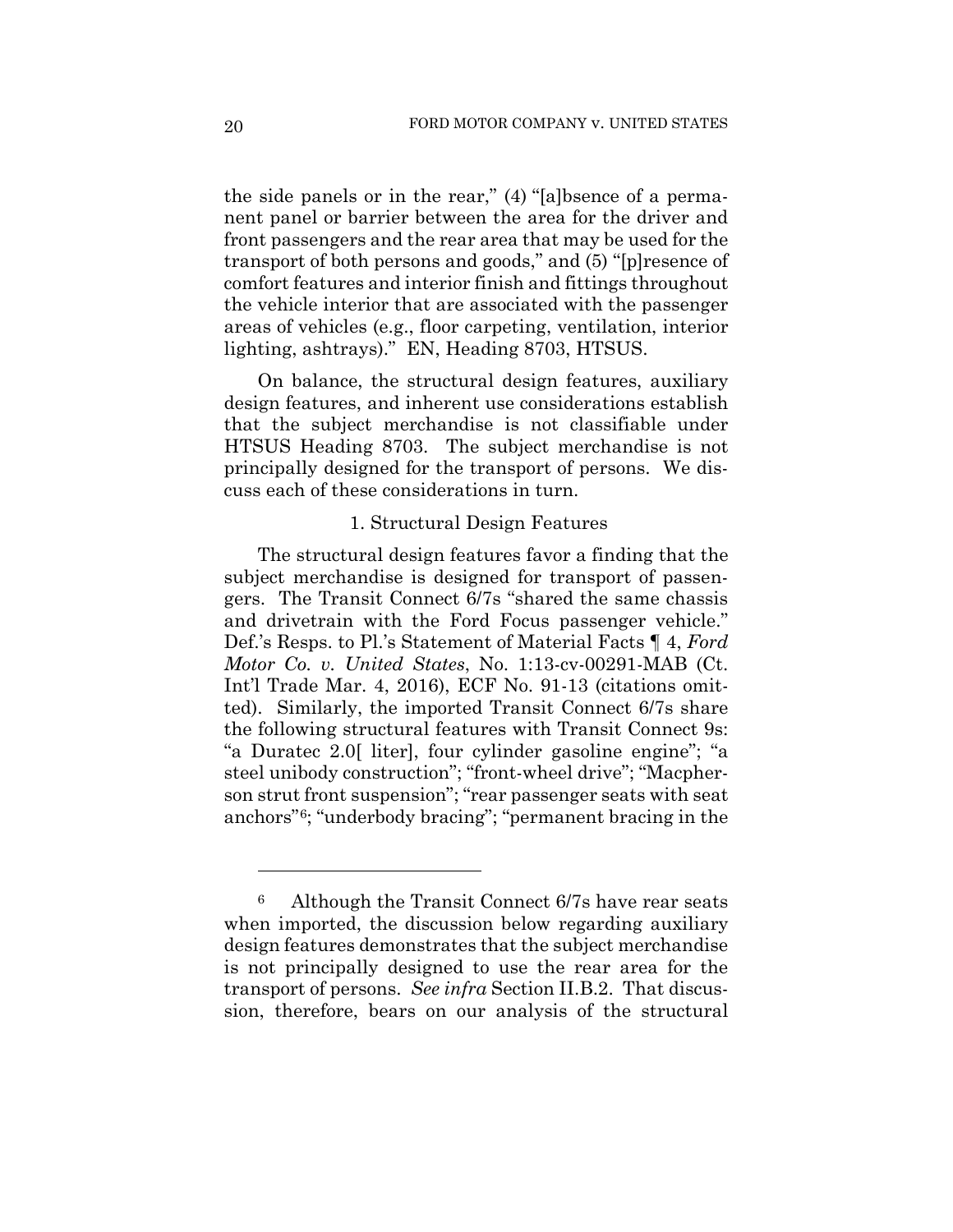side pillars of the car body"; "no . . . panel or barrier between the first and second row of seats"; and "ground clearance of 8.2 inches." J.A. 4845–50. While not dispositive, *see Marubeni II*, 35 F.3d at 536 ("The fact that a vehicle is derived in-part from a truck or from a sedan is not, without more, determinative of its intended principal design objectives which were passenger transport and off-road capability."), these structural features demonstrate similarities between the subject merchandise and Ford's Transit Connect 9s, which are imported as five-passenger vehicles and do not undergo post-importation processing to convert the passenger vehicles into cargo vans, *see* J.A. 5948. Notably, the evidence indicates that the Duratec "2.0 liter engine" and front-wheel drive are "*more* commonly used on passenger vehicles," a fact which indicates the significance of these features for classification as a passenger vehicle. J.A. 4846.

In addition, all Transit Connects had "swing-out front doors with windows, second-row sliding side doors with windows" that met federal "safety standards for side impact," and "swing-out rear doors, some of which had windows." J.A. 4849. The ENs, which list "[p]resence of rear windows along the two side panels" and "[p]resence of sliding, swing-out or lift-up door or doors, with windows, on the side panels or in the rear" as indicative of design characteristics, demonstrate that these features of the subject merchandise are consistent with a passenger vehicle. EN, Heading 8703, HTSUS. However, a Ford brochure indicates the rear doors are designed for cargo, describing the "[r]ear [*c*]*argo* [d]oors" as capable of "be[ing] opened wide, up to 180 degrees, for easy access to the expansive cargo area to make loading easier" and stating the "[w]ide rear opening makes rear access and loading or unloading easy."

design features to the extent it relates to the presence of the rear seats.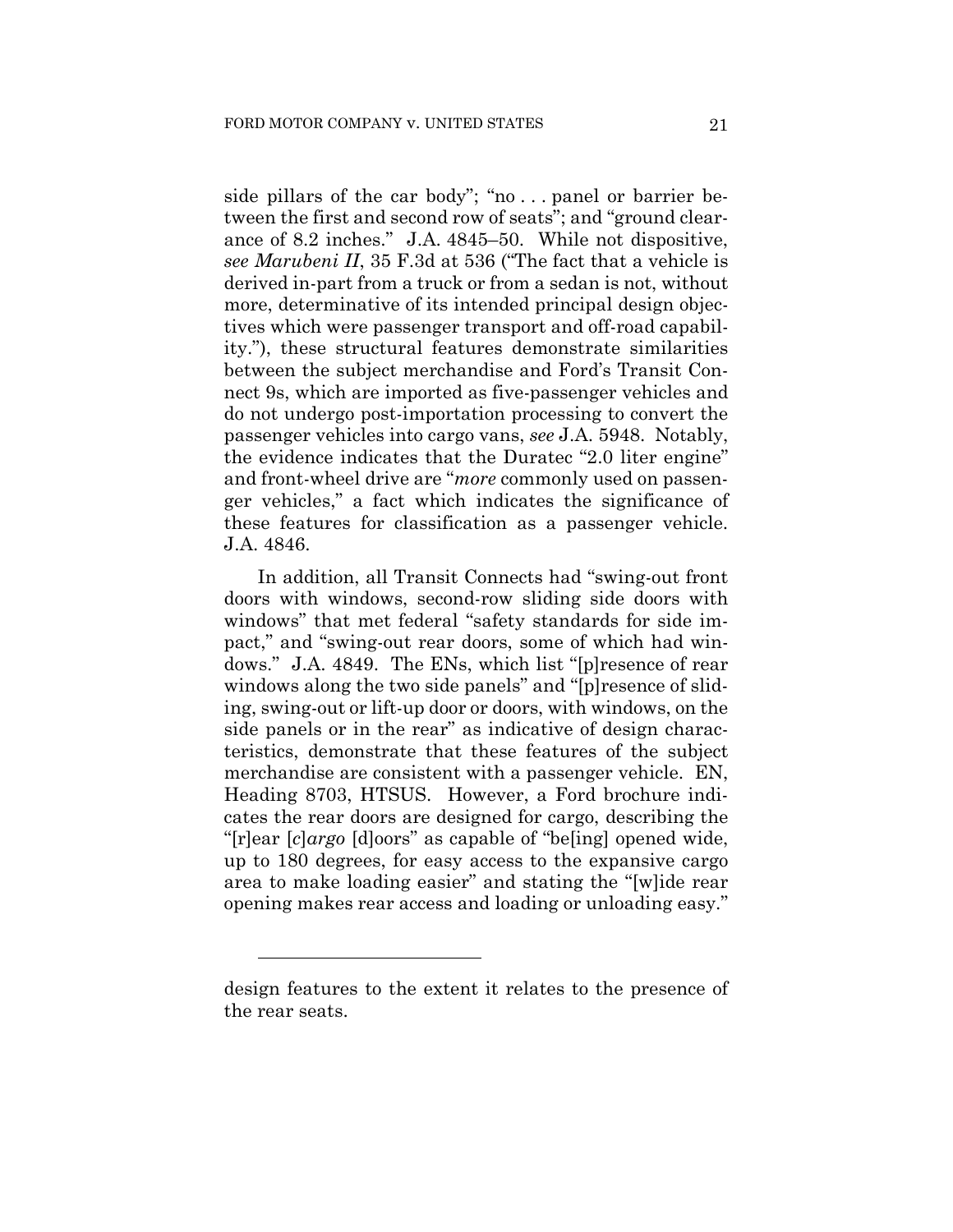J.A. 2825 (emphasis added); *see* J.A. 2826 (highlighting the "[r]ear cargo door opening width . . . [and] height" as "[k]ey [i]nterior [c]argo [d]imensions," along with "[c]argo length" and "[l]ow load floor height . . . [that] makes loading and unloading convenient"). Moreover, the two types of Transit Connects differed in that Ford assigned the Transit Connect 6/7s a *higher* "GVWR of 5[,]005 [pounds]," while the Transit Connect 9s "are assigned a GVWR of 4[,]965" pounds, indicating the subject merchandise is designed to bear more weight. J.A. 5945; *see* 49 C.F.R. § 523.2. This factor, however, does not weigh heavily against classification under HTSUS Heading 8703 because the ENs explain a GVWR "rating of less than [five] ton[s]," which describes both types of Transit Connects, "indicate[s] that the vehicles are principally designed for the transport of persons." EN, Heading 8703, HTSUS. Therefore, many of the structural design features favor the CIT's classification under HTSUS Heading 8703.

## 2. Auxiliary Design Features

A review of the auxiliary design features reveals the Transit Connect 6/7s were not principally designed for the transport of passengers. Admittedly, the subject merchandise has some features indicative of passenger vehicles, including "seat belts for every seating position," J.A. 4848; "child-lock in the sliding side doors," J.A. 4849; "footwells in front of a second row seat," J.A. 4850, "head room of more than [fifty] inches in the rear," J.A. 4851; "dome lighting in the front, middle, and rear of the vehicle," J.A. 4851; and "coat hooks in the second row," J.A. 4852; *see* EN, Heading 8703, HTSUS (identifying the presence of "comfort features," such as "interior lighting" as indicative of a passenger vehicle). However, the auxiliary design features of the rear seating area, when viewed in the aggregate, demonstrate the Transit Connect 6/7s were not principally designed for the transportation of passengers, with the CRSV-2 designed to be temporary and removed during post-importation processing.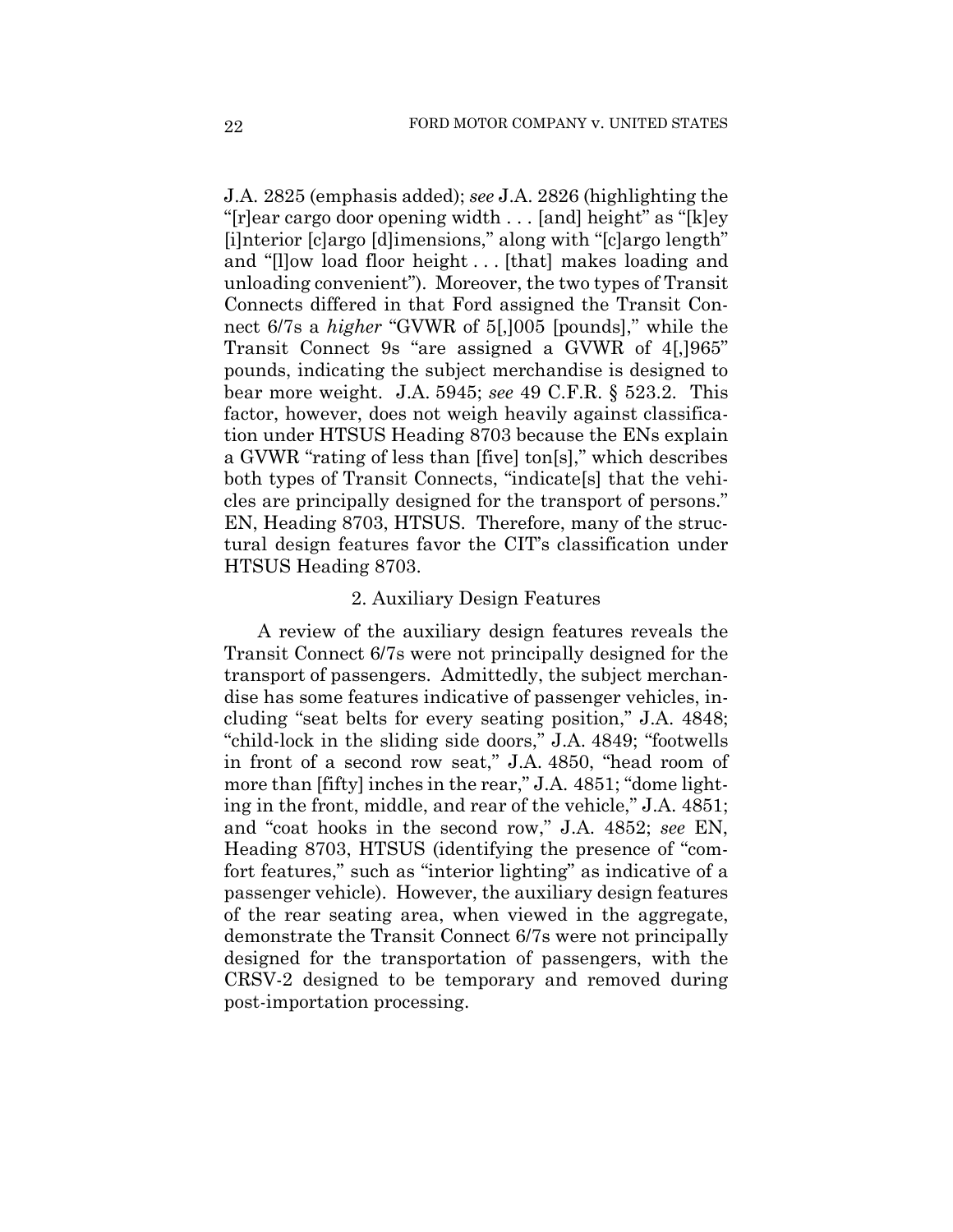Specifically, the Transit Connect 6/7's second row seats "did not have headrests, certain comfort wires, or a tumble lock mechanism." J.A. 4847; *see* J.A. 5936 (explaining that the "seat back wires provide[]", inter alia, "lumbar support" and "passenger comfort"). The second row seats were "covered in a reduced cost fabric" that was "different fabric [from] the" fabric used in the Transit Connect 9s. J.A. 4847. The Transit Connect 6/7s did not have (1) "a cargo mat," J.A. 5553 (citations omitted); (2) "side airbags behind the front seats," Pl.'s Resp. to Def.'s Statement of Material Facts ¶ 18, *Ford Motor Co. v. United States*, No. 1:13-cv-00291-MAB (Ct. Int'l Trade Mar. 7, 2016), ECF No. 99-5 (citation omitted); or (3) speakers, handholds, or vents behind the front seats, *id.* ¶¶ 19–21 (citations omitted); *see*  EN, Heading 8703, HTSUS (identifying presence of "ventilation" as a "comfort feature[]" for passengers, but rear ventilation is lacking in the subject merchandise). Ford "left the painted metal floor of the cargo area exposed," which weighs against classification in HTSUS Heading 8703. J.A. 5553; *see* EN, Heading 8703, HTSUS (stating the presence of "interior finish[ings]" is indicative of a passenger vehicle). There is a fundamental reason behind these design decisions. *See Marubeni II*, 35 F.3d at 536 (endorsing the CIT's consideration of "the *reasons behind* [certain] design decisions," as a relevant consideration (emphasis added)). Ford employed the CRSV-2 to reduce costs, while facilitating post-importation processing of converting the Transit Connect 6/7s into cargo vans by using sham rear seats that would be stripped from the vehicles. *See* J.A. 5941–42 (explaining that the changes to the second row seats were a "cost reduction item," and "these seats will be scrapped in [the] U[nited] S[tates and] will not be used anytime").7 In fact, the Transit Connects 6/7s had a

<sup>7</sup> Because Ford made the subject merchandise to order, it knew that none of the CRSV-2s in the Transit Connect 6/7s would actually be used. *See* J.A. 4844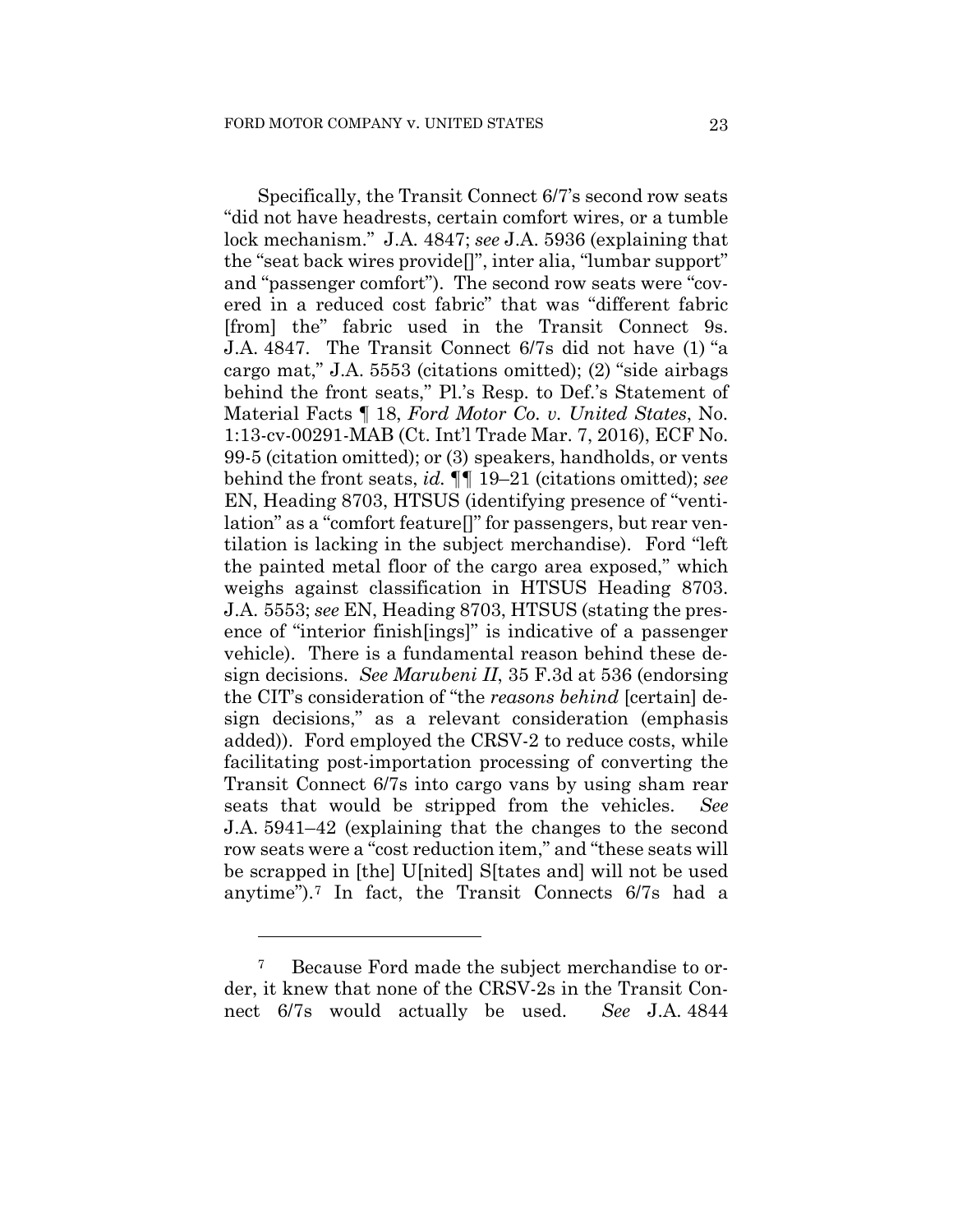different sixth-digit in their VIN from the Transit Connect 9s to indicate which vehicles should undergo post-importation processing and removal of the rear seat. *See* J.A. 5540 ("Ford never sold any Transit Connect vehicles with a 6 or 7 in the sixth digit of the VIN with a second row of seats or seatbelts." (citation omitted)).

Even if the CIT is correct that the Transit Connect 6/7s' rear seat is *capable* of functioning as passenger seats in the condition as imported, *see Ford*, 254 F. Supp. 3d at 1327– 28, the proper inquiry is what the auxiliary design features tell us about the "intended purpose" of the vehicle, *Marubeni II*, 35 F.3d at 535; *see* Heading 8703, HTSUS (including "motor vehicles *principally designed* for the transport of persons" (emphasis added)). Although the EN to HTSUS Heading 8703 recognizes that indicative of passenger vehicles is the "[p]resence of *permanent seats* with safety equipment . . . or the presence of *permanent anchor points* and fittings for installing seats and safety equipment in the rear area," the CRSV-2 is not permanent. The seat and the attendant seatbelts are designed to be removed.8 Therefore, as Customs recognized, Ford's pre-importation design goals were that the subject merchandise could be

<sup>(</sup>acknowledging that all Transit Connects are made to order), 5554 ("Prior to the merchandise at issue being ordered or manufactured, Ford had entered into a contract with its port processor to remove and discard 100 percent of the second row seats, seat belts and unordered windows from the merchandise at issue, and to cover the footwells and install a cargo mat over the exposed metal floor.").<br><sup>8</sup> The record demonstrates the subject merchandise

<sup>&</sup>quot;was stripped of its second row seats[ and] second row seat belts," J.A. 5554, and "[t]he anchor holes for the second row seat are" designed to be "plugged and no longer readily accessible after post-importation processing," J.A. 5948 (internal quotation marks and citation omitted).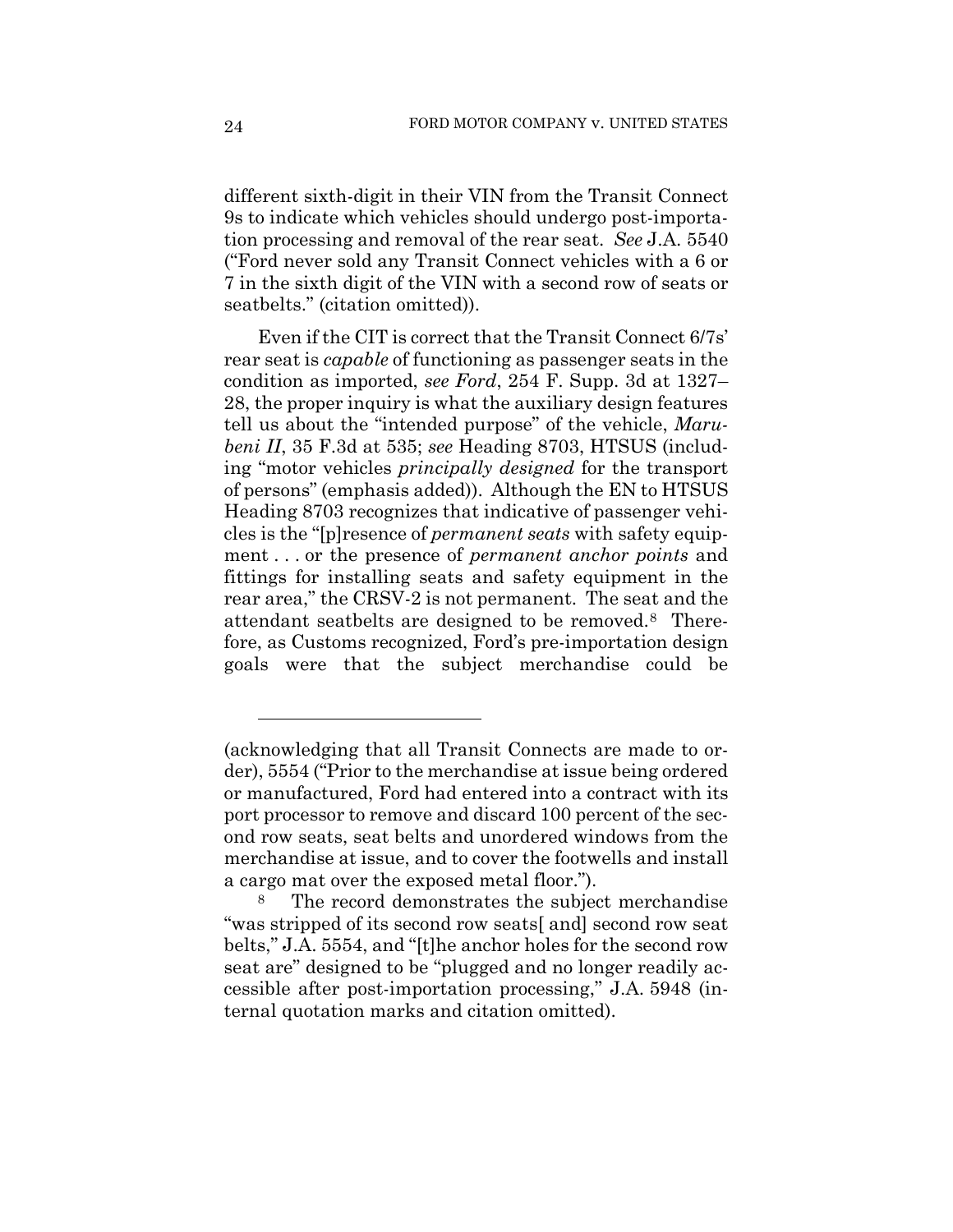constructed in such a way that "only minor interior changes were necessary to meet the design criteria of transporting cargo." HQ H220856, 2013 WL 1793233, at \*5; *see id.* (stating it took "less than a minute" to remove the CRSV-2 and "under [five] minutes" to add "rear flooring to cover the exposed anchor points"). Indeed, "Ford did not [even] conduct consumer testing or surveys prior to using the [CRSV-2]." J.A. 5944.9 The CIT erred in its evaluation of these auxiliary design features, which compel the conclusion that the subject merchandise is designed to transport cargo.

## 3. Relevant Use Considerations

The relevant use considerations strongly disfavor classification as a vehicle principally designed for the transport of passengers due to evidence of Ford's post-importation processing and its effect on the intended use of the Transit Connect 6/7s. While we conclude that HTSUS Heading 8703 is an *eo nomine* provision, not a principal use provision, the criteria for determining principal use are also relevant here. When evaluating principal use, a court makes "a determination as to the group of goods that are commercially fungible with the imported goods." *BenQ Am. Corp. v. United States*, 646 F.3d 1371, 1380 (Fed. Cir. 2011) (internal quotation marks and citation omitted). To make this determination, a court may look to the factors outlined in *United States v. Carborundum Co.* ("the *Carborundum* factors"). *Id.*; *see Carborundum*, 536 F.2d 373, 377 (CCPA 1976). Particularly relevant here are the following *Carborundum* factors: "the general physical characteristics of the merchandise," "use in the same manner as merchandise

<sup>9</sup> Ford "considered affixing the windows to the sliding glass doors of certain Transit Connect vehicles with tape to increase *the ease of removal* by the port processers," but ultimately did not adopt this feature. J.A. 5553 (emphasis added) (citation omitted).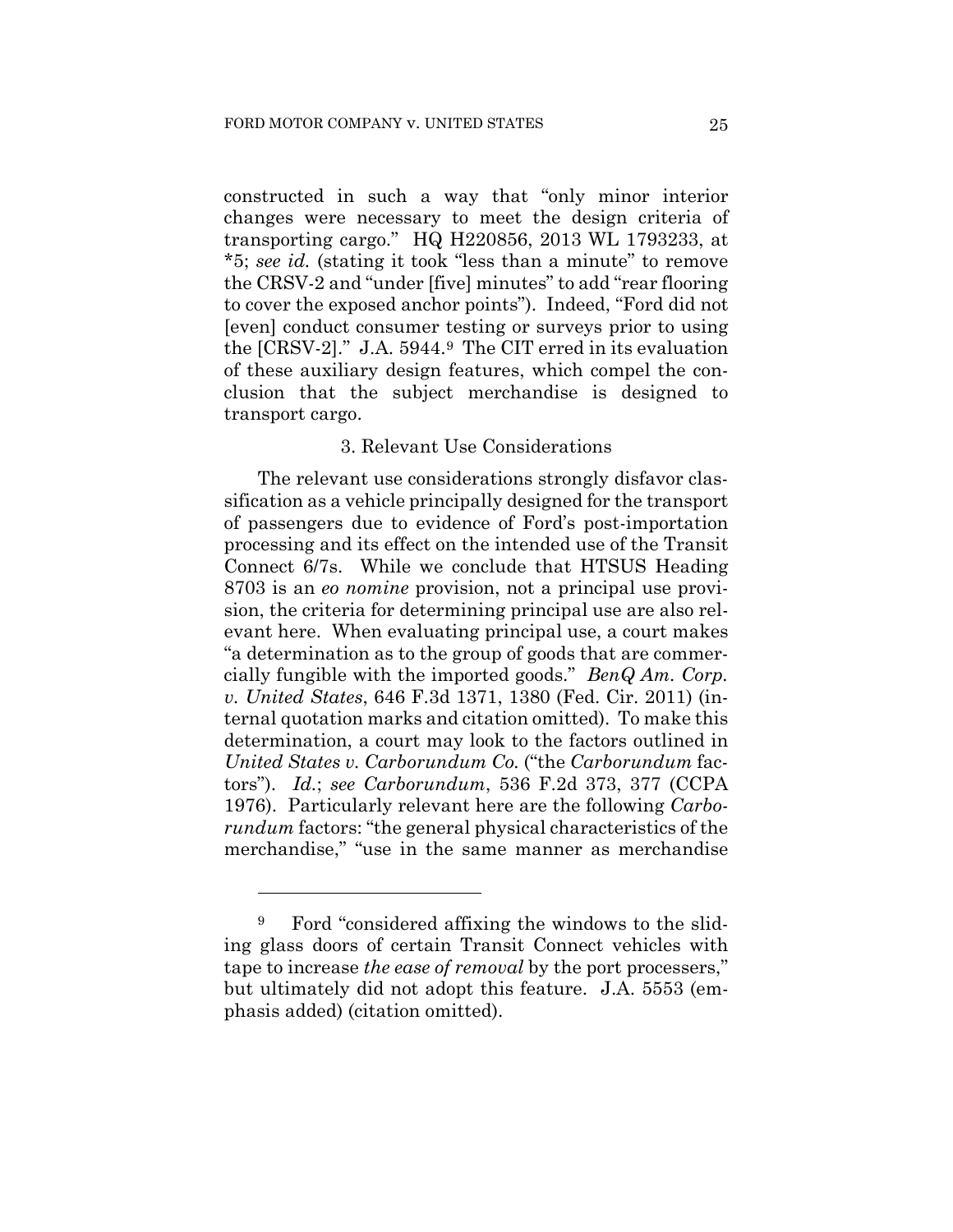which defines the class," "the expectation of the ultimate purchasers," and "the environment of the sale, such as accompanying accessories and the manner in which the merchandise is advertised and displayed." *Aromont*, 671 F.3d at 1313.10 Regarding general physical characteristics, we explained above that, whereas the structural design features align with a passenger vehicle, the auxiliary design features support the conclusion that the subject merchandise is not designed for passengers. *See supra* Section II.B.1–2*.*

Regarding manner of use and consumer expectations, the subject merchandise was made to order and, because the post-importation processing occurred immediately after entry, it "was delivered to customers as two-seat cargo vans," without rear seats, seatbelts, unordered windows, and second row footwells. J.A. 5555; *see* J.A. 5548, 5554. Ford's market research showed that the "Transit Connect has little appeal as a personal use vehicle—its industrial design and austere interior are keys to rejection. Nevertheless, it continues to resonate as a viable commercial vehicle," to be used for, inter alia, "quick deliveries, pickups, and service calls." J.A. 4751. In *Carborundum*, our predecessor court recognized that imports may be "specially processed to provide the import with a utility *different* from the class," 536 F.2d at 377; *see Aromont*, 671 F.3d at 1313 ("[A]ctual use of the particular imported goods is evidence of the principal use of the merchandise involved."), which is the case here because the Transit Connect 6/7s undergo

The other *Carborundum* factors are: "the economic practicality of so using the import," "the channels of trade in which the merchandise moves," and "the recognition in the trade of this use." *Aromont*, 671 F.3d at 1313 (citation omitted). Having considered the record evidence as to these other factors, we find nothing that alters our conclusion as to the use analysis.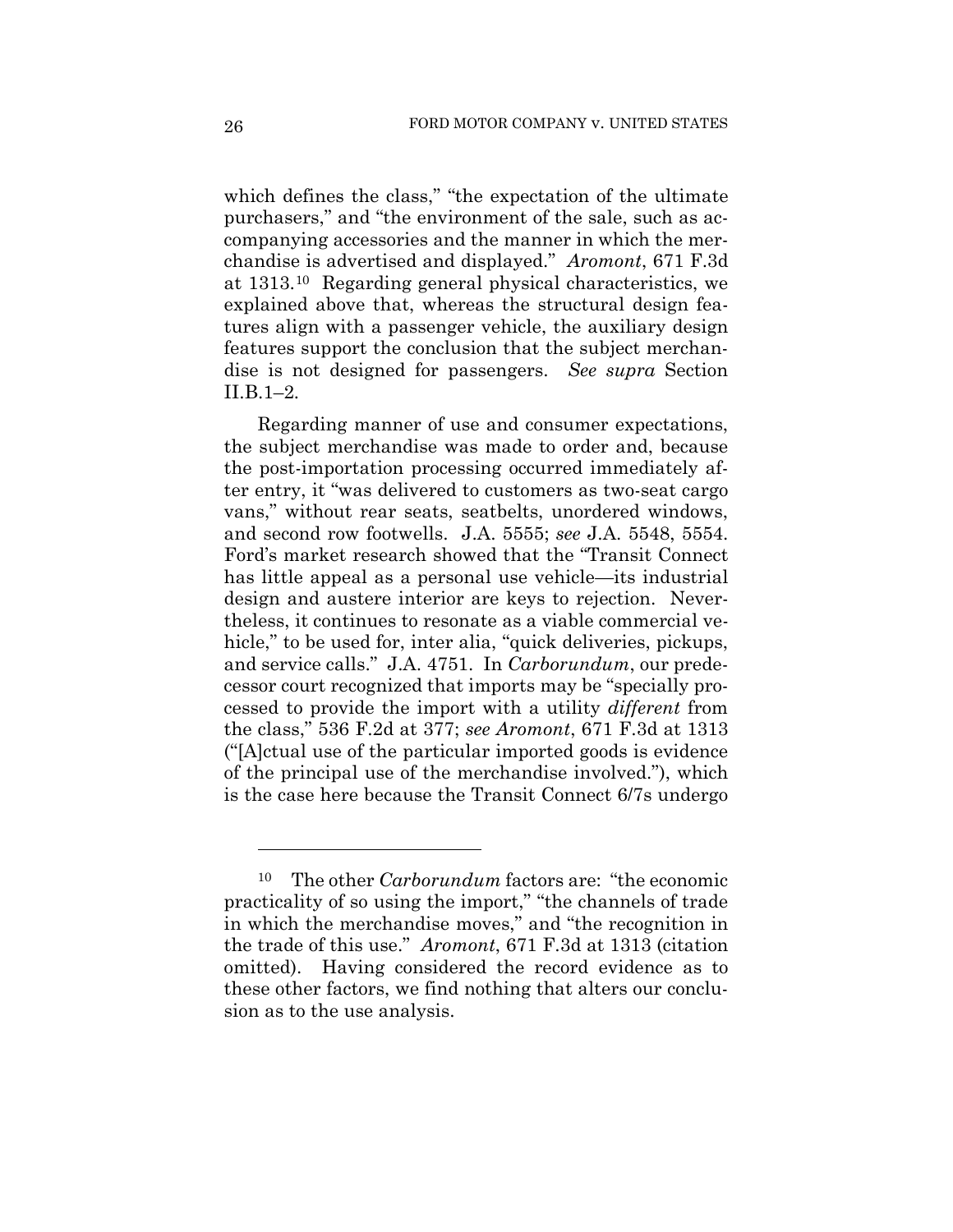post-importation processing and are not utilized like passenger vehicles, *see* J.A. 5554–55; *see also* HQ H220856, 2013 WL 1793233, at \*6 ("The Ford website . . . features the Transit Connect [6/7]s *in use as cargo/delivery vehicles* by businesses such as the Maid Group, Danny Armand's Market[,] and Boo Boo Busters . . . ." (emphasis added) (internal quotation marks omitted)).

Regarding advertising, Ford's brochures market the Transit Connect 6/7s as a cargo van, but list the Transit Connect 9s as passenger vehicles. *See* J.A. 2798 (listing the Transit Connect 6/7s (i.e., the Van model) next to the Transit Connect 9s (i.e., the Wagon model), and advertise that the Transit Connect 6/7s do not contain passenger space in the second row but have cargo capacity of "129.6" cubic feet "[b]ehind [the] first-row seat," whereas the Transit Connect 9s have "67.1" cubic feet of passenger space in the second row but no cargo space behind "[b]ehind [the] first-row seat"), 2816 (highlighting that all Transit Connects have "[s]erious payload and GVWR capacity"), 2818 (advertising only "driver and front passenger" seats in the Transit Connect 6/7s), 2820 (providing "optional equipment" and stating "premium carpeted floor mats" for "rear passenger area" are "not available" as an option for the Transit Connect 6/7s, but are "optional" in the Transit Connect 9s (capitalization modified)), 2824 (marketing that Transit Connect 6/7s "provide up to 129.6 cubic feet of maximum *cargo capacity*" (emphasis added)). The Transit Connect 6/7s' use weighs heavily against classification under HTSUS Heading 8703. Accordingly, the *Carborundum* factors support the conclusion that the subject merchandise is not classifiable under HTSUS Heading 8703.11

The Government avers that the CIT erred in classifying Ford's subject merchandise under HTSUS Heading 8703 because Ford's installation of the CRSV-2 seats constituted "a disguise or artifice." Appellant's Br. 26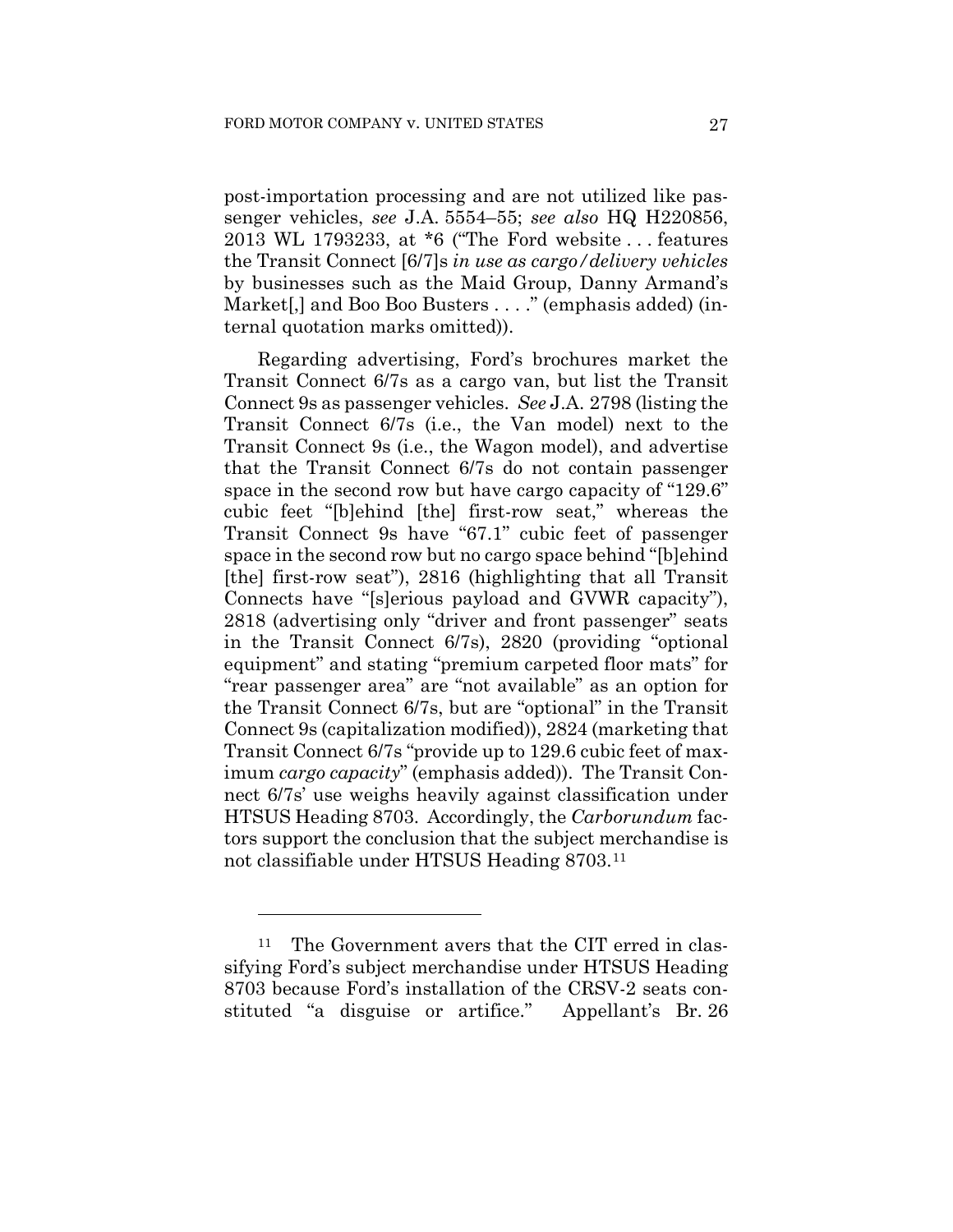## C. The Subject Merchandise Is Properly Classified Under HTSUS Heading 8704

In evaluating the competing headings, the CIT held, "having found that the subject merchandise is classifiable under [HTSUS H]eading 8703, [it] need not determine whether the subject merchandise is also classifiable under [HTSUS H]eading 8704" because HTSUS Heading 8703 is more specific. *Ford*, 254 F. Supp. 3d at 1332 n.64; *see id.* at 1316. The CIT, however, recognized that, "if the Transit Connect 6/7 is not classifiable under [HTSUS H]eading 8703, it falls within [HTSUS H]eading 8704." *Id.* (footnote omitted). The Government argues that the Transit "Connect 6/7 should be classified as a cargo vehicle under [HTSUS] Heading 8704." Appellant's Br. 35 (capitalization modified). We agree with the Government.

We begin by determining whether HTSUS Heading 8704 is an "*eo nomine* or use provision[]." *Schlumberger*, 845 F.3d at 1164 (citations omitted). Principal use provisions are governed by ARI 1(a), and a principal use "analysis involves determining the use which exceeds any other *single* use of the merchandise in the United States." *R.T. Foods*, 757 F.3d at 1355 (internal quotation marks and citation omitted). HTSUS Heading 8704, which covers "[m]otor vehicles *for the transport of goods*," HTSUS Heading 8704 (emphasis added), is a principal use provision because the heading identifies the chief use of the covered merchandise as of a kind used to transport goods, *cf. Aromont*, 671 F.3d at 1312 (finding "preparations there*for*" is a

<sup>(</sup>internal quotation marks omitted). Because we conclude that the CIT erred in classifying the subject merchandise under HTSUS Heading 8703 by applying an improper legal analysis, we need not address the Government's alternative theory. *See NTN Bearing Corp. v. United States*, 74 F.3d 1204, 1209 n.4 (Fed. Cir. 1995) (declining to address an alternative argument).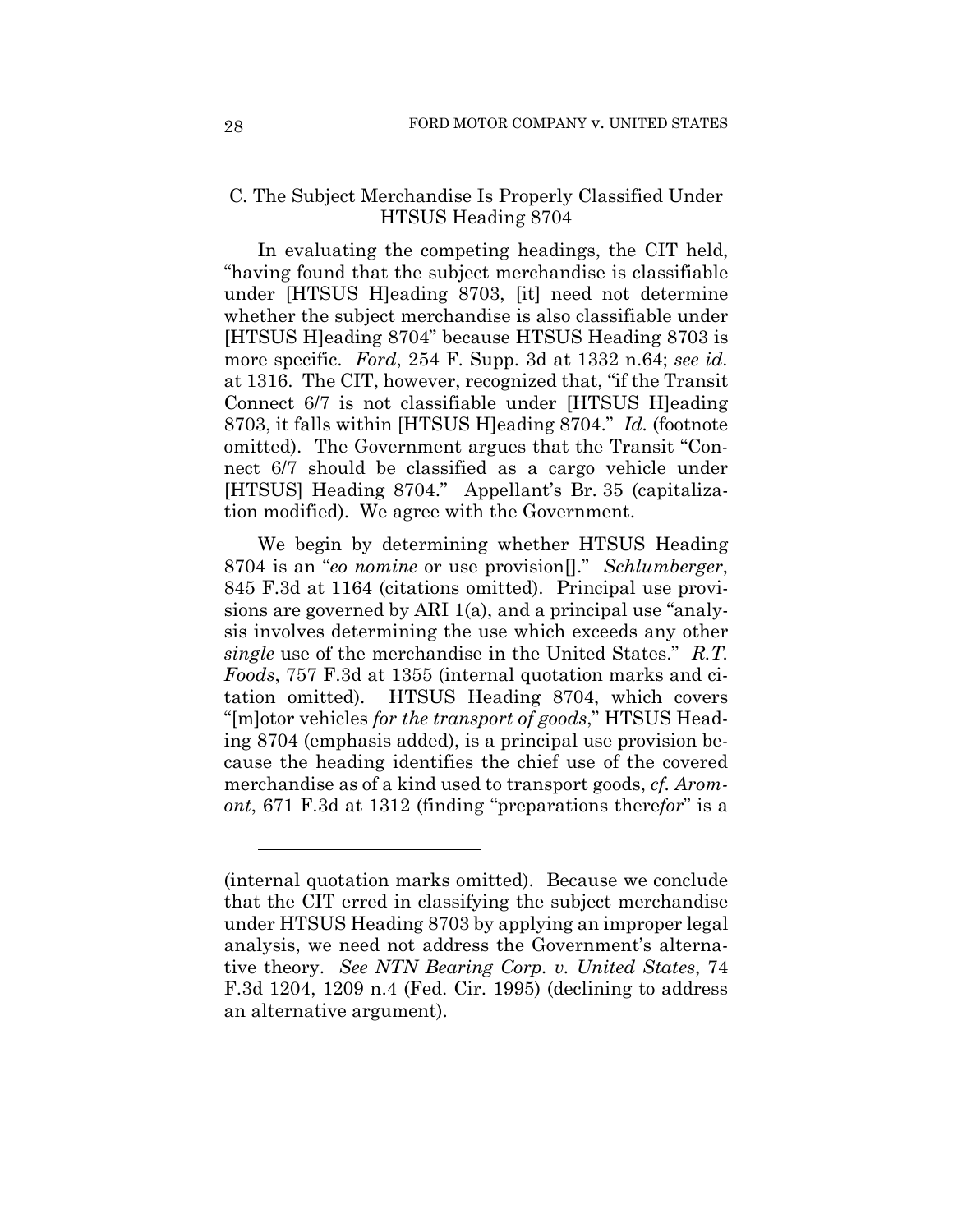"principal use provision" because it identified preparations primarily used for soups and broths); *BenQ*, 646 F.3d at 1374 (recognizing that a principal use analysis governs, where a chapter note clarified that a heading covered "unit . . . of a kind solely or principally used in an automatic data processing system").

As discussed above, the balance of the *Carborundum*  factors demonstrate that the made-to-order Transit Connect 6/7s are principally (if not exclusively) used for the transport of goods, rather than passengers. *See supra* Section II.B.3. The design features demonstrate the subject merchandise is "tailored to meet the specific needs of" consumers seeking to transport goods. *United States v. Border Brokerage Co.*, 706 F.2d 1579, 1582 (Fed. Cir. 1983). Thus, classification under HTSUS Heading 8704 is appropriate.

D. The Correct Subheading for the Subject Merchandise Is HTSUS Subheading 8704.31.00

Having determined that the subject merchandise is properly classified under HTSUS Heading 8704, we now turn to GRI 6, which governs classification at the subheading level. *See Orlando Food*, 140 F.3d at 1442. At the sixth-digit subheading level, the subject merchandise is not described by HTSUS Subheading 8704.10, which provides "[d]umpers designed for off-highway use," as there is no evidence that Transit Connect 6/7s are designed for transporting excavated materials. *See* EN, Heading 8704, HTSUS (explaining that dumpers are "sturdily built vehicles with a tipping or bottom opening body, designed for the transport of excavated or other materials"). HTSUS Heading 8704 is then divided into three categories: (1) HTSUS Subheadings 8704.21, 8704.22, and 8704.23, which cover "[o]ther [than dumpers designed for off-highway use], with compression-ignition internal combustion piston engine (diesel or semi-diesel)," (2) HTSUS Subheadings 8704.31 and 8704.32, which cover "[o]ther [than dumpers designed for off-highway use], with spark-ignition internal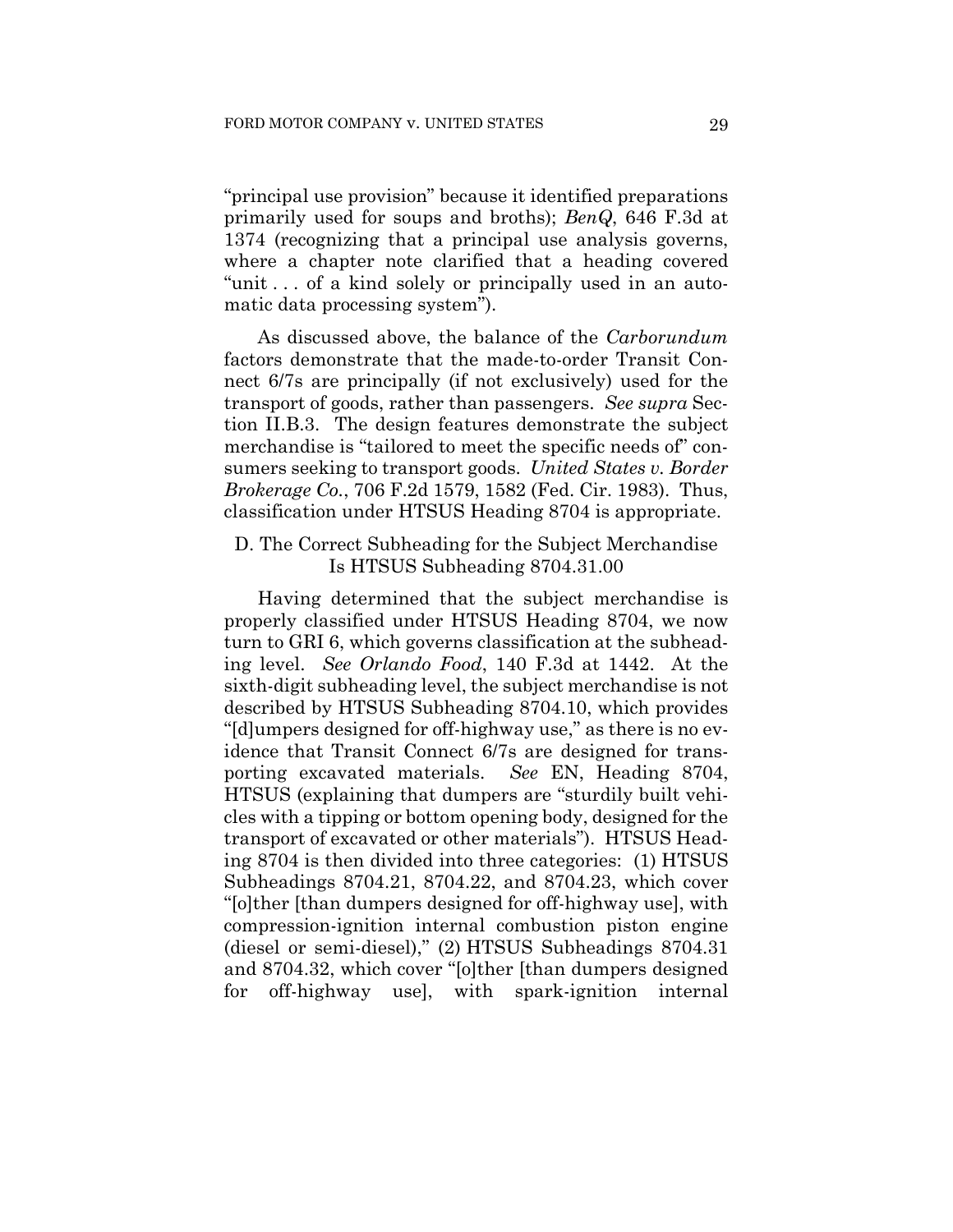combustion piston engine," and (3) HTSUS Subheading 8704.90, which covers "[o]ther." *See Rollerblade, Inc. v. United States*, 282 F.3d 1349, 1354 (Fed. Cir. 2002) (holding that, where merchandise is properly classified under a particular heading, but does not fall within a specific subheading, it is properly classified under the relevant heading's "basket" or "catch-all" provision). Because the subject merchandise has "a spark-ignition internal combustion reciprocating piston engine," J.A. 4845, it is covered by the internal combustion piston engine description that applies to both HTSUS Subheadings 8704.31 and 8704.32. HTSUS Subheading 8704.31 covers merchandise with a "[GVWR] not exceeding [five] metric tons," while HTSUS Subheading 8704.32 covers merchandise with a "[GVWR] exceeding [five] metric tons." The subject merchandise has a GVWR of 5,005 pounds, J.A. 5945, which is less than five metric tons, *see* J.A. 1308 (stating, in a Customs opinion, that a GVWR of 5,005 pounds "converts to 2.27 metric tons"). Therefore, the subject merchandise falls under HTSUS Subheading 8704.31, and, because there is only one eighthdigit level designation under this subheading, we hold the subject merchandise is properly classified under HTSUS Subheading 8704.31.00.

#### **CONCLUSION**

We have considered Ford's remaining arguments and find them unpersuasive.<sup>12</sup> Accordingly, the Judgment of

<sup>12</sup> Inter alia, Ford argues in a footnote that "[t]he CIT did not reach Ford's alternative arguments that classification under [HTSUS Heading] 8704 is contrary to Customs' prior treatment and established and uniform practice. If this [c]ourt does not affirm, it should give the CIT an opportunity to address those arguments in the first instance." Appellee's Br. 72 n.8 (citing *Ford*, 254 F. Supp. 3d at 1333 n.65)."Arguments raised only in footnotes . . . are waived." *Otsuka Pharm. Co. v. Sandoz, Inc.*, 678 F.3d 1280, 1294